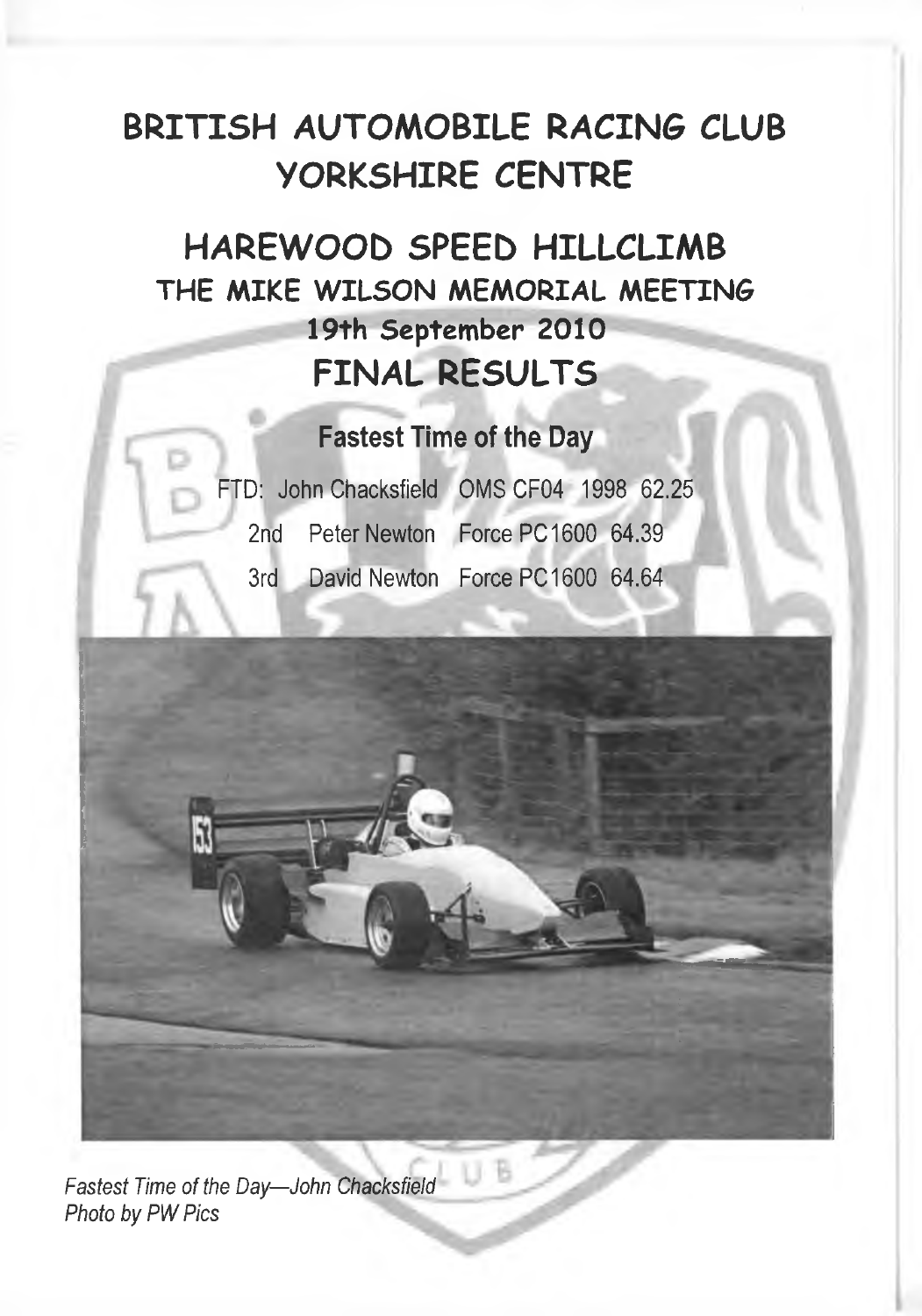#### **Class Winners**

Robert Bellerby Peugeot 2051360cc 76.19 Daniel Hollis Honda Integra R 1797cc 76.45 Paul Martin Mitsubishi EVO 6 2300Tcc 72.33 Henry Moorhouse Westfield SE 1600cc 73.12 Simon Green Westfield Duratec 2261cc 75.08 Tracey Taylor-West Lotus Elise 1796cc 73.77 Gordon Dundee Peugeot 1061360cc 79.33 Vini Dobson VW Golf 1999cc 73.16 Steve Darley Subaru Impreza2350cc 69.85 Malcolm MacKay Locost 998cc 70.66 TonyAllinson Caterham R5001800cc 69.95 Len Amy Mallock Mk32 2000cc 64.81 Simon Bainbridge Audi TTV8 4200Tcc 67.38 Graham Smith QMS 2000M1100cc 69.17 David Sturdy Van Diemen RF86 1598cc 74.46 Peter Newton Force PC 1600cc 64.39 John Chacksfield OMS CF04 1998cc 62.25 Andrew Allenet Ralt RT32 2500cc 71.09 Jon Dobson Lotus Elan +2 1950cc 75.44 Anthony Wallen Lotus 69 F3 1600cc 71.79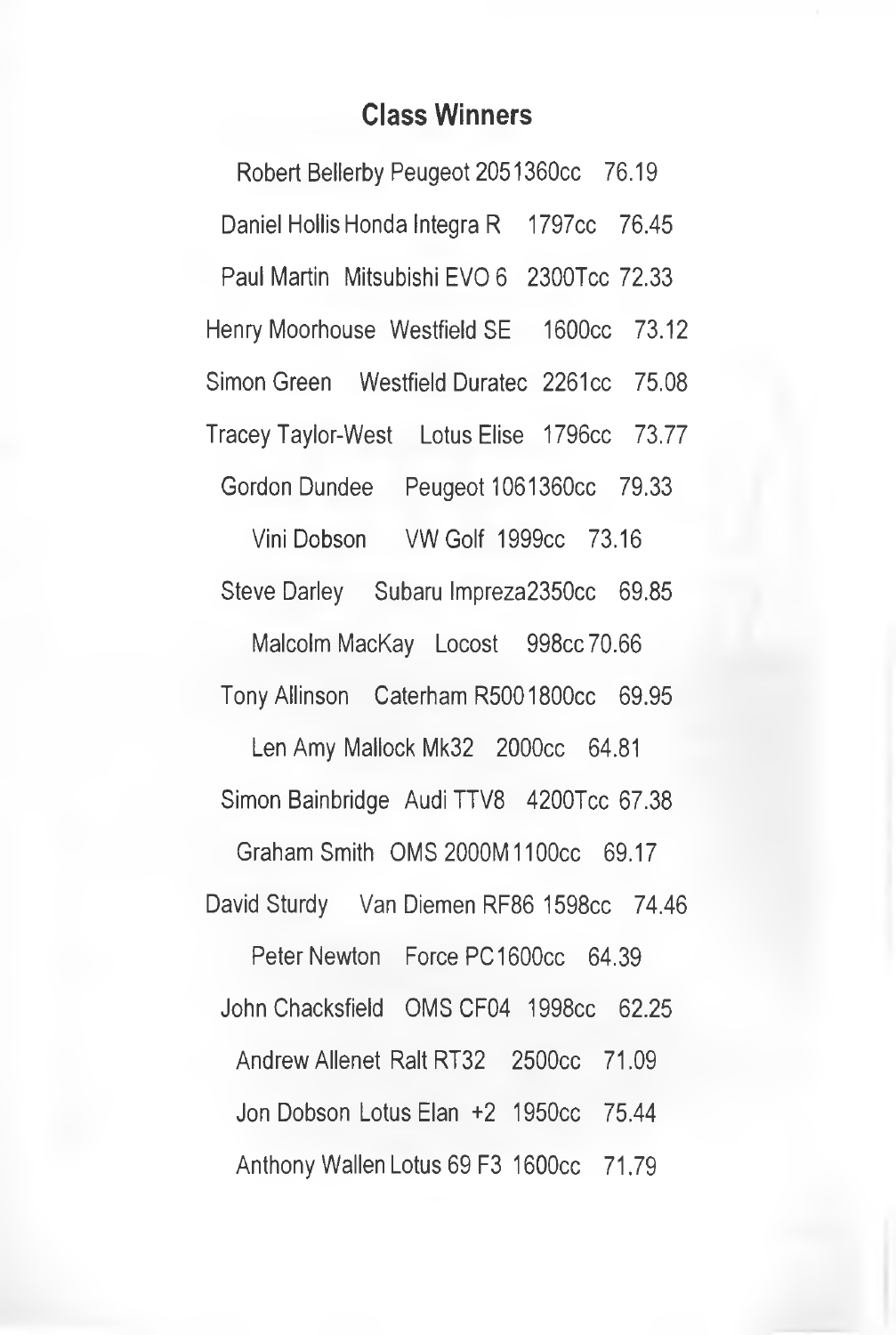#### **RESULTS-THE MIKE WILSON MEMORIAL MEETING-19th September 2010**

#### **Class 12APAUL MATTY SPORTSCARS CARS -**

**Holder Jon Dobson Lotus Elan 1950cc**

**Record 62.27 21 September 2008**

|  | Ch No. Name         | Car                   | CC.  | Run1        | Run2  | Run3 | Run4 | <b>Best</b> | Points Pos |   |
|--|---------------------|-----------------------|------|-------------|-------|------|------|-------------|------------|---|
|  | 21 Jon Dobson       | Lotus Elan $+2$       | 1950 | 75.44       | 75.55 |      |      | 75.44       |            |   |
|  | 20 Keith Wilford    | Lotus Europa          | 1860 | 75.87 75.82 |       |      |      | 75.82       |            |   |
|  | 16 David Gidden     | Lotus Elan $+2S$ 1596 |      | 78.61 77.64 |       |      |      | 77.64       |            |   |
|  | 18 Jane Millward    | Lotus Elan S3         | 1680 | 82.71       | 81.39 |      |      | 81.39       |            | 4 |
|  | 19 Richard Swindall | Lotus Elan            | 1652 | 83.18       | 82.07 |      |      | 82.07       |            | 5 |
|  | 15 Pete Bottrill    | Lotus Elan S3         | 1783 | 87.68       | 84.01 |      |      | 84.01       |            | 6 |
|  | 17 Lyn Bird         | Lotus Elise           | 1796 | 87.21       | 86.86 |      |      | 86.86       |            |   |
|  |                     |                       |      |             |       |      |      |             |            |   |

#### **Class 12BPAUL MATTY SPORTSCARS CARS -**

#### **Holder David Hampton Lotus 69 1600cc**

**Record 60.33 21 September 2008**

|  | Ch No. Name       | Car                       | CС   | Run1   | Run2  | Run3  | Run4 | <b>Best</b> | <b>Points</b> | Pos |
|--|-------------------|---------------------------|------|--------|-------|-------|------|-------------|---------------|-----|
|  | 25 Anthony Wallen | Lotus 69 F3               | 1600 | 72.65  | 71.79 |       |      | 71.79       |               |     |
|  | 24 John Palmer    | Lotus 61                  | 1700 | 74.02  | 72.76 |       |      | 72.76       |               |     |
|  | 33 Kendrick Lewis | Lotus 61                  | 1558 | 75.89  | 72.88 |       |      | 72.88       |               | 3   |
|  | 32 David Hampton  | Lotus 69 F2               | 1600 | 73.84  | 73.09 | 72.95 |      | 72.95       |               | 4   |
|  | 28 Greg Ellaway   | Lotus 41C                 | 1600 | 74.77  | 73.71 |       |      | 73.71       |               | 5   |
|  | 27 Steve Millward | Lotus 61FF                | 1600 | 75.67  | 74.05 |       |      | 74.05       |               | 6   |
|  | 30 Paul Matty     | Lotus $35$ F <sub>2</sub> | 1600 | 78.33  | 77.63 |       |      | 77.63       |               |     |
|  | 31 Anthony Shute  | Lotus Expose              | 1800 | 78.17  | 78.19 |       |      | 78.17       |               | 8   |
|  | 29 June Matty     | Lotus 20/22 FJ            | 1500 | 79.54  | 82.80 |       |      | 79.54       |               | 9   |
|  | 26 Brian Meddings | Lotus 51C                 | 1600 | 162.73 | 94.60 |       |      | 94.60       |               | 10  |

#### **Class 1A Road Modified Saloon & Sports up to 1400cc**

**Sponsor David Auden David Auden Holder Steve Foster Car PEUGEOT 205 CC 1,360**

**Record 67.65 04/06/2006 Bogey 87.65**

| Ch No. Name           | Car                                                  | cc.  |                                    |  |  | Run1 Run2 Run3 Run4 Best Points Pos   |    |
|-----------------------|------------------------------------------------------|------|------------------------------------|--|--|---------------------------------------|----|
| H 739 Robert Bellerby | Peugeot 205                                          | 1360 |                                    |  |  | 77.00 76.84 76.19 76.44 76.19 11.46 1 |    |
| 39 Mike Geen          | Peugeot 205                                          |      | 1360 78.17 77.33 76.65 76.87 76.65 |  |  |                                       |    |
| 35 James Hudson       | Peugeot 205                                          | 1360 | 79.54 79.52 79.22 78.52 78.52      |  |  |                                       | -3 |
| 37 Adam Greenwood     | Rover Mini                                           | 1380 | 82.46 83.35 81.78 81.35 81.35      |  |  |                                       | 4  |
| 38 David Taylor       | Morris Cooper 'S' 1380 82.54 82.86 82.38 81.68 81.68 |      |                                    |  |  |                                       | 5  |
|                       |                                                      |      |                                    |  |  |                                       |    |

#### **Class IB Road Modified Saloon & Sport over 1400cc and up to 2000CC**

|    | Class TB Road Modified Saloon & Sport over 1400cc and up to 2000cc |                      |       |       |       |                  |       |       |        |     |
|----|--------------------------------------------------------------------|----------------------|-------|-------|-------|------------------|-------|-------|--------|-----|
|    | Holder David Sturdy Car VW Polo CC 1275                            |                      |       |       |       |                  |       |       |        |     |
|    | Record 66.92 30/08/2009 Bogey 86.92                                |                      |       |       |       |                  |       |       |        |     |
|    | Ch No. Name                                                        | Car                  | CC.   | Run1  | Run2  | Run <sub>3</sub> | Run4  | Best  | Points | Pos |
| H. | 55 Daniel Hollis                                                   | Honda Integra R 1797 |       | 77.67 | 76.45 | 78.15            | 77.93 | 76.45 | 10.47  |     |
| H. | 52 Simon Smith                                                     | Ford Focus Z         | 1988  | 77.75 | 77.16 | 78.13            | 77.12 | 77.12 | 9.80   | 2   |
| H. | 59 Richard Vale                                                    | VW Polo              | 1341S | 79.35 | 78.22 | 78.50            |       | 78.22 | 8.70   | 3   |
| Н. | 54 Tim Houseman                                                    | Ford Puma            | 1679  | 81.05 | 79.45 | 78.70            |       | 78.70 | 8.22   | 4   |
| H  | 57 Steve Mitchell                                                  | Peugeot 205 GTi1905  |       | 80.05 | 79.18 | 79.43            |       | 79.18 | 7.74   | 5   |
|    | 51 David Exton                                                     | Toyota MR2           | 1998  | 82.04 | 80.12 | 188.26           | 86.76 | 80.12 |        | 6   |
|    | 43 Michael Hartley                                                 | Peugeot 205 GTi1905  |       | 80.30 | 81.33 | 80.49            |       | 80.30 |        |     |
|    | 742 Andrew Hewitt                                                  | Peugeot 205          | 1905  | 82.35 | 80.74 | 80.45            | 80.35 | 80.35 |        | 8   |
|    | 44 Darren Porter                                                   | BMW <sub>Z3</sub>    | 1895  | 81.96 | 82.56 | 81.65            | 81.95 | 81.65 |        | 9   |
| н  | 53 Natasha Forret                                                  | Mazda MX5            | 1600  | 85.19 | 84.62 | 83.42            | 84.19 | 83.42 | 3.50   | 10  |
|    |                                                                    |                      |       |       |       |                  |       |       |        |     |
|    |                                                                    |                      |       |       |       |                  |       |       |        |     |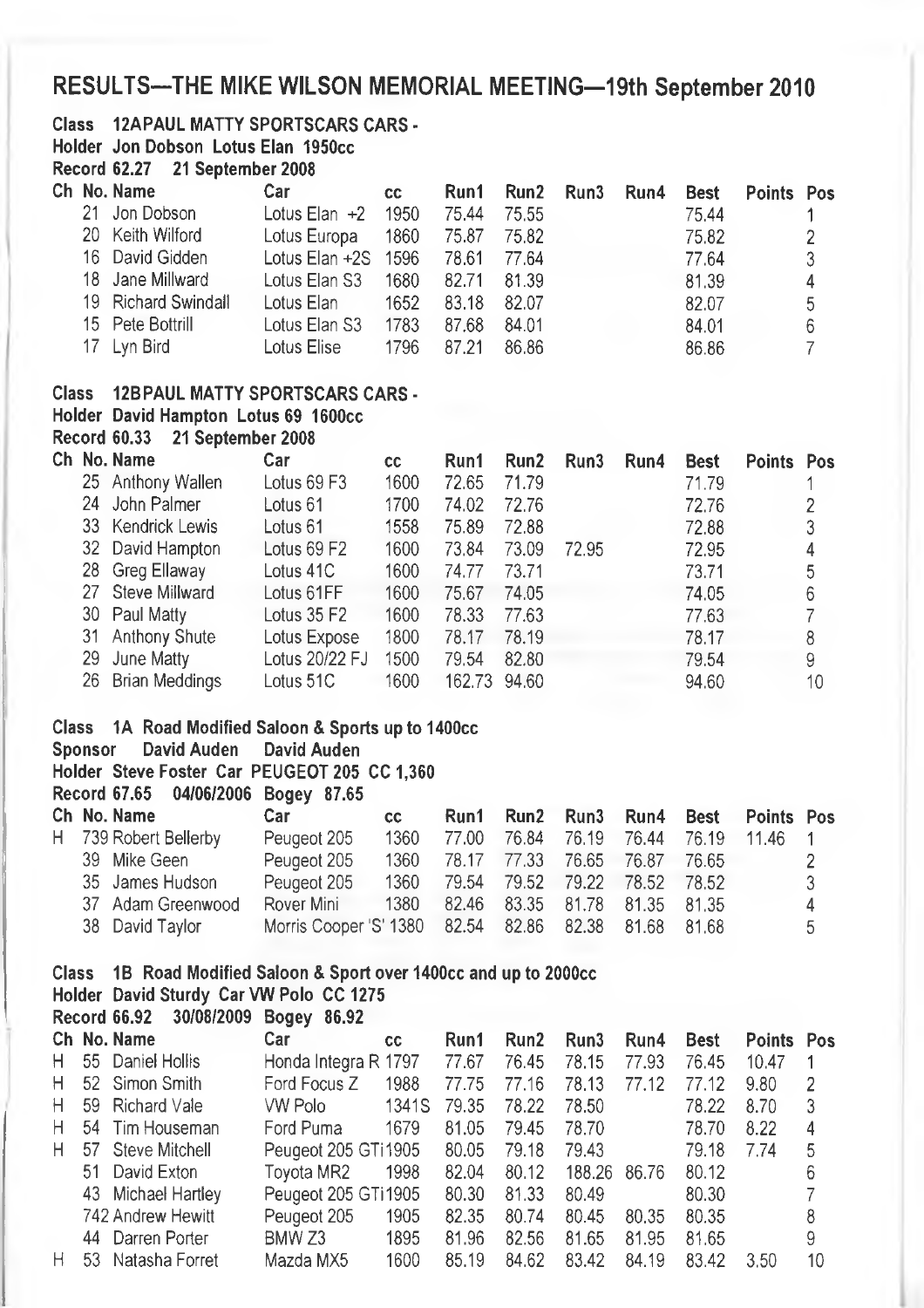| H.           | 47<br>48       | Ch No. Name<br>49 Stephen Dobson<br>42 Richard Hewitt<br>Dennis Hope<br>Marie Dobson                                                        | Car<br><b>MG TF135</b><br>Peugoet 205<br>MGF VVC<br>MG BGT                      | cc<br>1800<br>1900<br>1800<br>1950 | Run1<br>87.04<br>88.15<br>90.24<br>92.62 | Run2<br>86.61<br>108.02 87.44<br>88.96<br>91.33 | Run3<br>85.80<br>88.99<br>92.38 | Run4<br>83.51<br>132.87 87.44<br>89.03<br>92.25 | <b>Best</b><br>83.51<br>88.96<br>91.33 | Points Pos                 | 11<br>12<br>13<br>14 |
|--------------|----------------|---------------------------------------------------------------------------------------------------------------------------------------------|---------------------------------------------------------------------------------|------------------------------------|------------------------------------------|-------------------------------------------------|---------------------------------|-------------------------------------------------|----------------------------------------|----------------------------|----------------------|
| <b>Class</b> |                | 1C Road Modified Saloon & Sports over 2000cc<br>Holder Paul Martin Car MITSUBISHI EVO 6 CC 2300<br><b>Record 62.36</b>                      | 06/06/2009 Bogey 82.36                                                          |                                    |                                          |                                                 |                                 |                                                 |                                        |                            |                      |
| Н.<br>Н.     |                | Ch No. Name<br>69 Paul Martin<br>63 Ben Whiteley<br>68 Kenny Brookes                                                                        | Саг<br>Mitsubishi Evo 6 2300T<br>Alfa Romeo 147 1900T<br>Mitsubishi Evo 5 2200T | <b>CC</b>                          | Run1<br>73.29<br>82.68                   | Run <sub>2</sub><br>73.60<br>83.67              | Run3<br>72.33<br>83.23          | Run4<br>78.87<br>84.00                          | <b>Best</b><br>72.33<br>82.68          | Points Pos<br>10.03        | 1<br>$\overline{2}$  |
| <b>Class</b> |                | 2A Road Modified Kit, Replica Etc up to 1700cc<br>Holder Henry Moorhouse Car Westfield CC 1,600<br><b>Record 61.54</b>                      | 07/08/2010 Bogey 81.14                                                          |                                    |                                          |                                                 |                                 |                                                 |                                        |                            |                      |
| н<br>н       |                | Ch No. Name<br>74 Henry Moorhouse<br>73 Michael Bellerby<br>72 Chris Gibbs                                                                  | Car<br>Westfield SE<br>Sylva Striker<br>Caterham 7                              | CC<br>1600<br>1600<br>1588         | Run1<br>73.80<br>75.36<br>77.77          | Run2<br>74.77<br>74.75<br>76.60                 | Run3<br>73.17<br>73.38<br>77.76 | Run4<br>73.12<br>F/R<br>85.73                   | <b>Best</b><br>73.12<br>73.38<br>76.60 | Points Pos<br>8.02<br>7.76 | 1<br>2<br>3          |
| <b>Class</b> | <b>Sponsor</b> | 2B Road Modified Kit, Replica Etc over 1700cc<br><b>KT Green</b><br>Holder Simon Green Car Westfield Duratec CC 2261<br><b>Record 59.74</b> | 18/09/2010 Bogey 80.09                                                          |                                    |                                          |                                                 |                                 |                                                 |                                        |                            |                      |
| н            |                | Ch No. Name<br>79 Simon Green                                                                                                               | Car<br>Westfield<br>Duratec                                                     | cc<br>2261                         | Run1<br>75.08                            | Run2<br>75.12                                   | Run3<br>77.37                   | Run4<br>75.60                                   | Best<br>75.08                          | Points Pos<br>4.66         | 1                    |
| н            |                | 78 Chris Price                                                                                                                              | Car Craft<br>Cyclone                                                            | 2000T                              | 83.69                                    | 83.10                                           | 81.07                           | 80.80                                           | 80.80                                  |                            | $\overline{2}$       |
|              | <b>Sponsor</b> | Class 2E Roadgoing Lotus Elise and other non-ferrous Cars<br><b>Pure Lotus</b>                                                              |                                                                                 |                                    |                                          |                                                 |                                 |                                                 |                                        |                            |                      |
|              |                | Holder John Graham Car Lotus Eleven CC 1796<br><b>Record 63.88</b>                                                                          | 08/08/2010 Bogey 83.32                                                          |                                    |                                          |                                                 |                                 |                                                 |                                        |                            |                      |
|              |                | Ch No. Name                                                                                                                                 | Car                                                                             | cc                                 | Run1                                     | Run <sub>2</sub>                                | Run3                            | Run4                                            | <b>Best</b>                            | Points Pos                 |                      |
| н<br>н       |                | 82 Tracey Taylor-West Lotus Elise<br>83 Sarah Bosworth                                                                                      | Lotus Elise                                                                     | 1796<br>1796                       | 77.05<br>75.94                           | 74.89<br>76.37                                  | 77.15<br>76.00                  | 73.77<br>75.34                                  | 73.77<br>75.34                         | 9.55<br>7.98               | 1<br>2               |
|              |                | 81 Chris Brooks                                                                                                                             | Lotus Elise                                                                     | 1796                               | 79.94                                    | 79.07                                           | 77.20                           | 76.31                                           | 76.31                                  |                            | 3                    |
| <b>Class</b> |                | 3A Modified Production Cars, Excl Kit, Replica etc up to 1400cc<br>Holder Matthew Pinder Car MG Metro CC 1,380<br><b>Record 63.70</b>       | 10/05/1998 Bogey 83.70                                                          |                                    |                                          |                                                 |                                 |                                                 |                                        |                            |                      |
|              |                | Ch No. Name                                                                                                                                 | Car                                                                             | cc                                 | Run1                                     | Run2                                            | Run3                            | Run4                                            | <b>Best</b>                            | <b>Points Pos</b>          |                      |
|              |                | 88 Gordon Dundee                                                                                                                            | Peugeot 106                                                                     | 1360                               | 80.39                                    | 80.64                                           | 79.33                           | 80.70                                           | 79.33                                  |                            | 1                    |
|              | 87             | 90 Mike Hunter<br><b>Bill Needham</b>                                                                                                       | Rover Metro<br>Coldwell Mini                                                    | 1396<br>999                        | 87,48<br>95.61                           | 86.02<br>92.75                                  | 84.94                           | 86.07                                           | 84.94<br>92.75                         |                            | $\overline{c}$<br>3  |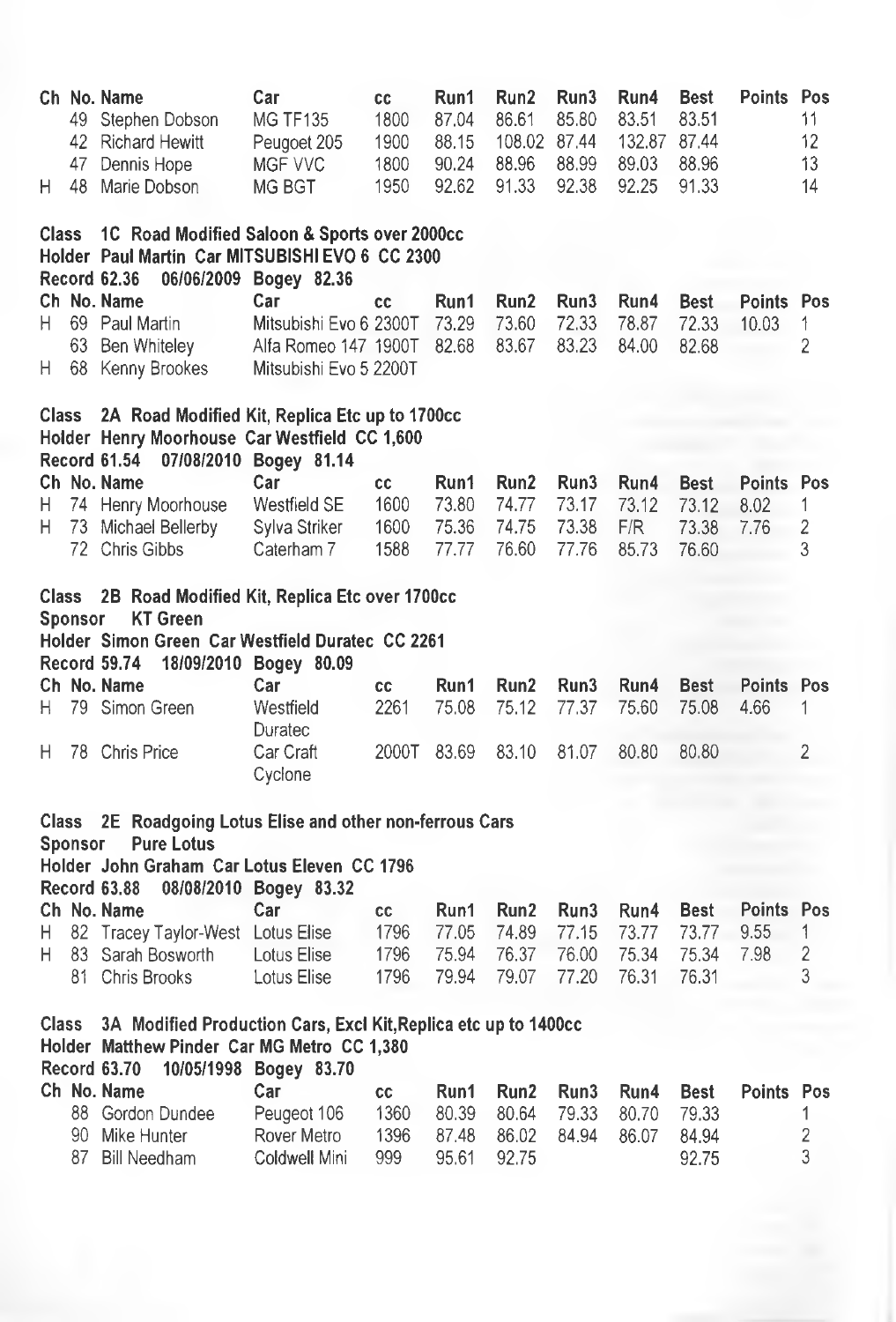| <b>Record 60.51</b> | Ch No. Name                                                                                                 | 07/10/2001 Bogey 80.51<br>Car              |            |                |                  |                |                |                      |                    |
|---------------------|-------------------------------------------------------------------------------------------------------------|--------------------------------------------|------------|----------------|------------------|----------------|----------------|----------------------|--------------------|
| Η.                  | 96 Vini Dobson                                                                                              | <b>VW Golf</b>                             | cc<br>1999 | Run1<br>74.89  | Run2<br>74.90    | Run3<br>73.16  | Run4           | <b>Best</b><br>73.16 | Points Pos<br>7.35 |
| <b>Class</b>        | 3C Modified Production Cars, Excl Kit, Replica Etc over 2000cc                                              |                                            |            |                |                  |                |                |                      |                    |
|                     | Holder Simon Bainbridge Car Audi S2 Coupe CC 2,226                                                          |                                            |            |                |                  |                |                |                      |                    |
| Record 59.32        |                                                                                                             | 18/09/2004 Bogey 79.32                     |            |                |                  |                |                |                      |                    |
|                     | Ch No. Name                                                                                                 | Car                                        | cc         | Run1           | Run <sub>2</sub> | Run3           | Run4           | <b>Best</b>          | Points Pos         |
|                     | 700 Steve Darley<br>100 John Stevenson                                                                      | Subaru Impreza 2350<br>Subaru Impreza 2350 |            | 72.68<br>73.94 | 69.98<br>70.99   | 73.57<br>70.33 | 69.85<br>70.08 | 69.85<br>70.08       |                    |
|                     |                                                                                                             |                                            |            |                |                  |                |                |                      |                    |
| Class               | 3F Modified Kit, Replica and Spacefamed Cars up to 1700cc<br>Holder Andrew Griffiths Car Caterham 7 CC 1396 |                                            |            |                |                  |                |                |                      |                    |
|                     | <b>Record 57.32</b>                                                                                         | 05/07/2009 Bogey 77.32                     |            |                |                  |                |                |                      |                    |
|                     | Ch No. Name                                                                                                 | Car                                        | cc         | Run1           | Run <sub>2</sub> | Run3           | Run4           | <b>Best</b>          | Points Pos         |
|                     | 105 Malcolm MacKay                                                                                          | Locost                                     | 998        | 73.38          | 71.11            | 71.66          | 70.66          | 70.66                |                    |
|                     | 104 Chris Boyd                                                                                              | Westfield                                  | 1298       | 72.70          | 72.20            | 71.82          | 72.22          | 71.82                |                    |
|                     | 103 Ian Tomlinson                                                                                           | Locost Se7en                               | 1600       | 85.41          | 84.11            | 81.39          | 80.88          | 80.88                |                    |
|                     |                                                                                                             |                                            |            |                |                  |                |                |                      |                    |
| <b>Class</b>        | 3G Modified Kit, Replica and Spacefamed Cars over 1700cc                                                    |                                            |            |                |                  |                |                |                      |                    |
|                     |                                                                                                             |                                            |            |                |                  |                |                |                      |                    |
|                     | Holder Karl Jackson Car Ariel Atom CC 1998S                                                                 |                                            |            |                |                  |                |                |                      |                    |
| <b>Record 58.10</b> |                                                                                                             | 18/09/2010 Bogey 78.17                     |            |                |                  |                |                |                      |                    |
|                     | Ch No. Name                                                                                                 | Car                                        | <b>CC</b>  | Run1           | Run <sub>2</sub> | Run3           | Run4           | <b>Best</b>          | Points Pos         |
|                     | 110 Tony Allinson                                                                                           | Caterham R500 1800                         |            | 71.00          | 70.42            | 70.71          | 69.95          | 69.95                |                    |
|                     | 113 Mick Lancashire                                                                                         | Avon Sprint                                | 1998       | 77.05          | 73.28            | 71.30          | 72.43          | 71.30                |                    |
|                     | 109 Darren Coleman                                                                                          | Sylva Striker                              | 2000T      | 76.88          | 75.29            | 73.11          | 76.29          | 73.11                |                    |
| Class               | 4A Sports Libre and Hillclimb Super Sport Cars up to 2000cc                                                 |                                            |            |                |                  |                |                |                      |                    |
|                     | Holder Ed Hollier Car OMS SC1 CC 1585                                                                       |                                            |            |                |                  |                |                |                      |                    |
| Record 54.34        |                                                                                                             | 08/07/2007 Bogey 74.34                     |            |                |                  |                |                |                      |                    |
|                     | Ch No. Name                                                                                                 | Car                                        | cc         | Run1           | Run2             | Run3           | Run4           | <b>Best</b>          | Points Pos         |
|                     | 122 Len Amy                                                                                                 | Mallock Mk32                               | 2000       | 70.48          | 68.87            | 64.81          | 66.69          | 64.81                |                    |
| Н                   | 920 Dale Cordingley                                                                                         | Radical Prosport 1300                      |            | <b>DNF</b>     | 70.37            | 66.14          | 66.54          | 66.14                | 8.20               |
| H                   | 120 Sarah Cordingley                                                                                        | Radical Prosport 1300                      |            | 72.88          | 106.40 67.11     |                |                | 67.11                | 7.23               |
| Н                   | 121 Les Procter                                                                                             | OMS SC4CF                                  | 1600       | 73.65          | 71.39            | 69.14          | 73.24          | 69.14                | 5.20               |
|                     | 117 Angus Buchan                                                                                            | Radical                                    | 1352       | 74.77          | 73.76            | 70.82          | 74.67          | 70.82                |                    |
|                     | 119 Ian Medcalf                                                                                             | Fiat 500                                   | 1380       | 78.49          | 75.50            | 182.79         |                | 75.50                |                    |
|                     | 118 Steve King                                                                                              | Ford Escort MK11994                        |            | 83.43          | 83.39            | 82.12          |                | 82.12                |                    |
|                     |                                                                                                             |                                            |            |                |                  |                |                |                      |                    |
| <b>Class</b>        | 4B Sports Libre Cars over 2000cc                                                                            |                                            |            |                |                  |                |                |                      |                    |
| <b>Record 52.98</b> | Holder Matthew Harrison Car SPA 04 CC 3500                                                                  |                                            |            |                |                  |                |                |                      |                    |
|                     | Ch No. Name                                                                                                 | 02/07/2006 Bogey 72.98<br>Car              | cc         | Run1           | Run2             | Run3           | Run4           | <b>Best</b>          | Points Pos         |
|                     | 127 Simon Bainbridge                                                                                        | Audi TTV8                                  | 4200T      | 68.10          | 67.38            | 69.06          | 74.64          | 67.38                |                    |
|                     | 126 Jonathan Rennison                                                                                       | Metro 6R4                                  | 2991       | 78.27          | 78.80            | 79.71          | 81.41          | 78.27                |                    |

 $\overline{\mathcal{C}}$ 

ľ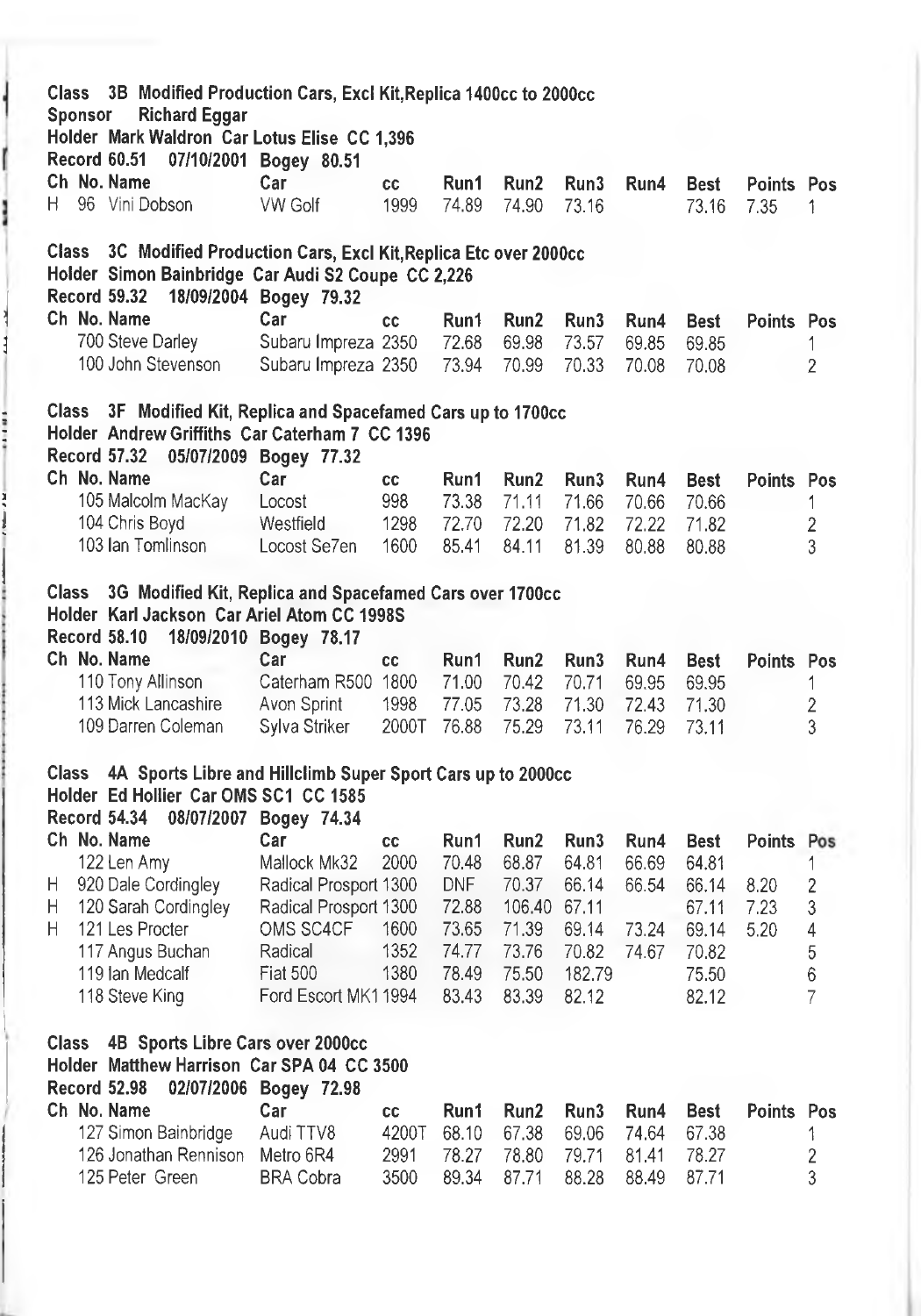#### **Class 5A Racing Cars up to 1100cc**

#### **Holder Mark Hemingway Car Force HC CC 1089**

**Record 52.79 05/07/2009 Bogey 72.79**

| Ch No. Name           | Car —            | CC.  | Run1 Run2 Run3 Run4 Best Points Pos     |  |  |     |
|-----------------------|------------------|------|-----------------------------------------|--|--|-----|
| H 133 Graham Smith    | <b>OMS 2000M</b> | 1100 | 76.51 69.85 69.46 69.17 69.17 3.62      |  |  |     |
| H 132 Richard Vaughan | OMS PR           |      | 1100 72.92 69.73 70.14 88.33 69.73 3.06 |  |  | - 2 |
| 931 Robert Bailey     | <b>OMS 2000M</b> |      | 1100 77.76 70.59 DNF 71.33 70.59        |  |  |     |
| H 131 Simon Bailey    | <b>OMS 2000M</b> |      | 1100 70.83 71.64 DNF 73.51 70.83 1.96   |  |  |     |

#### **Class SB Formula Ford 1600 Pre-1994 Holder David Bailey Car Swift SC93F CC 1,600 Record 60.95 11/04/2004 Bogey 80.95**

|                | Car                                                                              | <b>CC</b>                          |  |                            | Run4                                |                         |                                |                        |
|----------------|----------------------------------------------------------------------------------|------------------------------------|--|----------------------------|-------------------------------------|-------------------------|--------------------------------|------------------------|
|                | Van Diemen<br>RF86                                                               | 1598                               |  |                            |                                     | 74.46                   | 6.49                           |                        |
| 138 Ian Thomas | Swift SC93F                                                                      | 1600                               |  |                            |                                     | 75.34                   |                                |                        |
|                | Swift FB 91                                                                      | 1600                               |  |                            |                                     | 75.37                   | -5.58                          | 3                      |
|                | Van Diemen<br><b>RF91</b>                                                        | 1600                               |  |                            |                                     |                         |                                | 4                      |
|                | Ch No. Name<br>H 139 David Sturdy<br>H 137 Peter Whittle<br>H 136 Nicola Dearden | Record 60.30 Financing Dodey 60.30 |  | 74.46 75.54<br>77.58 76.19 | 75.34<br>75.95 78.36 75.34<br>75.38 | Run1 Run2 Run3<br>75.37 | 87.58 125.76 88.32 88.22 87.58 | <b>Best</b> Points Pos |

#### **Class 5C Racing Cars over 11 OOcc and up to 1600CC**

**Sponsor Elite Systems**

**Holder Richard Spedding Car Force PC CC1595**

**Record 51.34 08/08/2010 Bogey 71.34**

|    | Ch No. Name           | Car      | CC.  | Run1  | Run <sub>2</sub> | Run3  | Run4       | <b>Best</b> | Points Pos |   |
|----|-----------------------|----------|------|-------|------------------|-------|------------|-------------|------------|---|
|    | 147 Peter Newton      | Force PC | 1600 | 67.37 | 66.76            | 65.83 | 64.39      | 64.39       |            |   |
|    | 947 David Newton      | Force PC | 1600 | 66.28 | 69.14            | 64.64 | 65.08      | 64.64       |            |   |
|    | H 141 Richard Pope    | OMS CF04 | 1300 | 72.03 | 65.82            | 65.62 | <b>DNF</b> | 65.62       | 5.72       | 3 |
| H. | 144 Iain Davidson     | OMS CF09 | 1600 | 69.06 | 66.03            | 65.83 | <b>DNF</b> | 65.83       | 5.51       | 4 |
|    | H 148 Clive Lightburn | OMS CF04 | 1594 | 68.31 | DNF              | 67.22 | 65.94      | 65.94       | 5.40       | 5 |
|    | H 948 David Grey      | OMS CF04 | 1594 | 67.28 | 66.91            | 66.88 | 67.01      | 66.88       | 4.46       | 6 |
|    | H 942 Steve Carter    | Jedi MK1 | 1370 | 77.38 | 71.28            |       |            | 71.28       | 0.06       |   |
| H. | 142 Ed Carter         | Jedi MK1 | 1370 | 73.58 | 71.79            |       |            | 71.79       |            | 8 |
|    | H 944 Janet Ford      | OMS CF09 | 1600 | 78.20 | 74.01            |       |            | 74.01       |            | 9 |

#### **Class 5D Racing Cars over 1600cc and up to 2000cc**

#### **Holder Paul Haimes Car Dallara F301 CC 1999**

| Record 51.87 05/07/2009 Bogey 71.87 |              |     |                  |                                       |  |       |       |
|-------------------------------------|--------------|-----|------------------|---------------------------------------|--|-------|-------|
| Ch No. Name                         | Car          | cc. |                  | Run1 Run2 Run3 Run4 Best Points Pos   |  |       |       |
| H 153 John Chacksfield              | OMS CF04     |     |                  | 1998 67.18 63.95 DNF 62.25 62.25 9.62 |  |       |       |
| H 152 Colin Birkbeck                | Dallara F301 |     |                  | 1999 66.22 DNF 65.90 DNF 65.90 5.97   |  |       | - 2   |
| 151 Piers Thynne                    | Dallara F399 |     | 1998 68.94 68.58 |                                       |  | 68.58 | - 3 - |

#### **Class 5E Racing Cars over 2000cc**

**Holder Scott Moran Car Gould GR61X CC 3500**

**Record 49.73 05/07/2009 Bogey 69.73**

| Ch No. Name        | Car       | CC. |                                    |  |  | Run1 Run2 Run3 Run4 Best Points Pos |  |
|--------------------|-----------|-----|------------------------------------|--|--|-------------------------------------|--|
| 157 Andrew Allenet | Ralt RT32 |     | 2500 81.91 79.16 74.45 71.09 71.09 |  |  |                                     |  |
| 957 Jack Allenet   | Ralt RT32 |     | 2500 73.86 72.49 71.14 72.06 71.14 |  |  |                                     |  |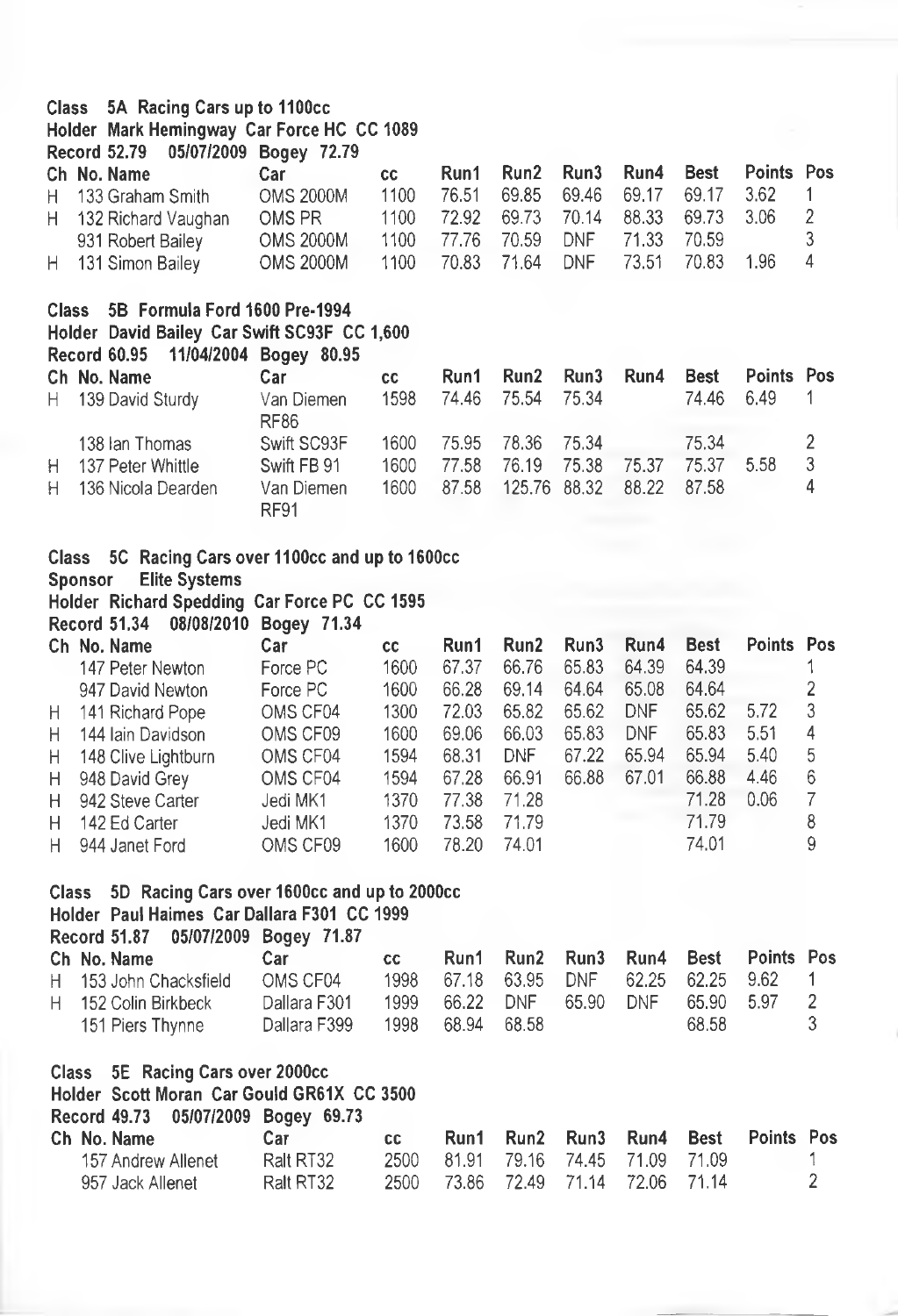## **Look out for our on-line entry system for 2011 available from February and to view entry lists for all events visit [www.harewoodhill.com](http://www.harewoodhill.com)**

## **Donor Prize Winner**

BARC White Wine Debra Oxtoby BARC Red Wine John Milner Pete Cahill/Wendy Blakestone Chocolates Mark Howarth Pete Cahill/Wendy Blakestone Chocolates Charles Jones Ian Davidson & Janet Ford Chocolates Chosen Andy Morse Geoff Harrison **White Wine** Chris Wright Ed & Steve Carter **Red Wine** Red Wine Ray Whittaker Sarah Cordingley Cava Cava John Hawthorne

-<br>-<u>ц</u> Ļ,  $\mathbf v$ 

**CO**

-<br>-

BARC Whisky Whisky Peter Walker

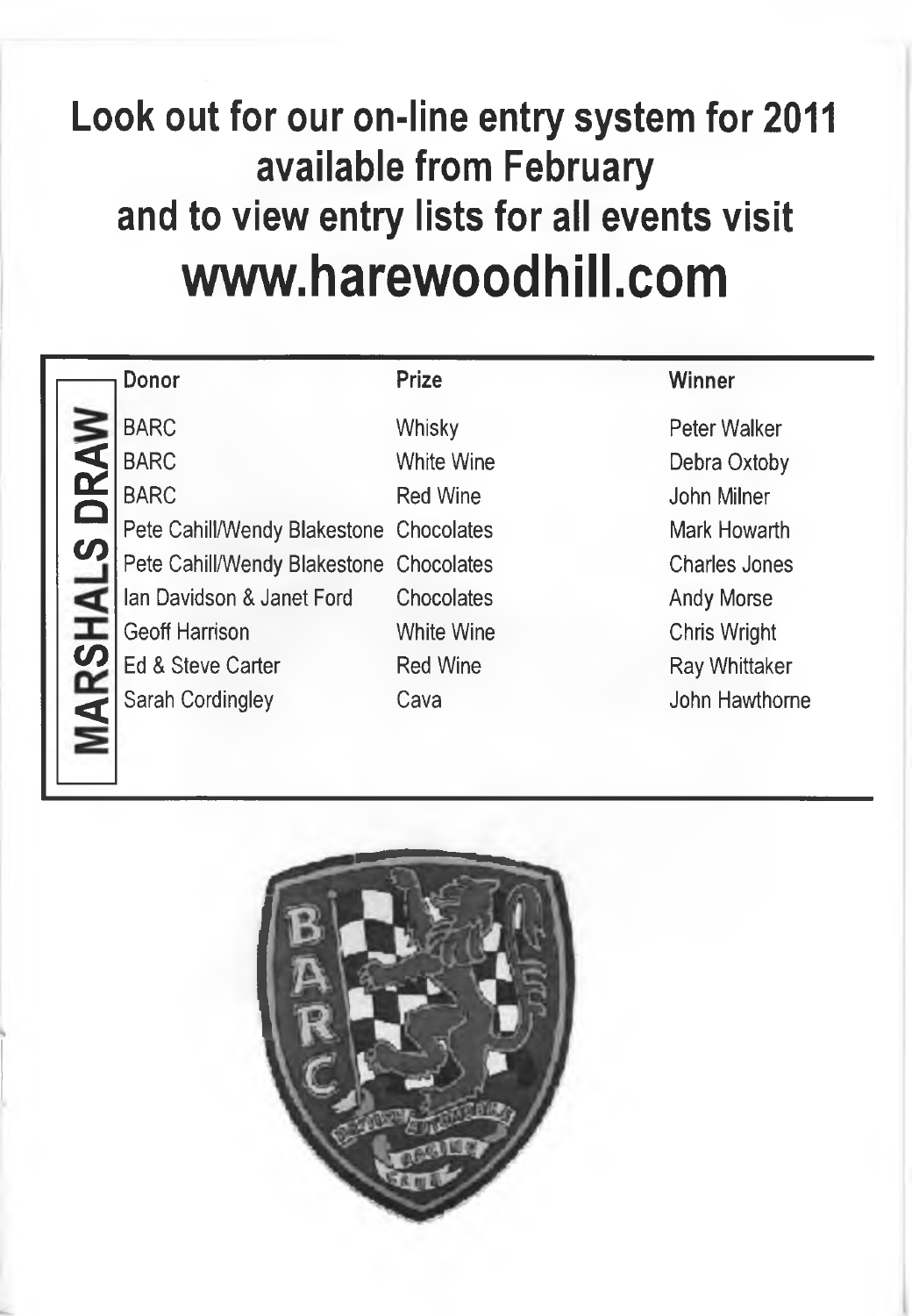|    |                |       |                |       |                |        | <b>NO. 31 34</b> | აა    | 54    | აუ    | 50    | <b>ume</b> |
|----|----------------|-------|----------------|-------|----------------|--------|------------------|-------|-------|-------|-------|------------|
|    | Kun 1          |       |                |       |                |        | 122 3.18 10.17   | 14.62 | 14.85 | 16.42 | 11.24 | 70.48      |
|    | No. S1 S2      | S3    | S <sub>4</sub> | S5    | S <sub>6</sub> | Time   | 125 3.44 12.75   | 18.71 | 18.76 | 20.63 | 15.05 | 89.34      |
| 15 | 3.79 12.45     | 18.23 | 18.26          | 20.30 | 14.65          | 87.68  |                  | 17.18 | 16.59 | 18.40 | 12.44 |            |
| 16 | 3.98 11.40     | 16.08 | 15.99          | 18.42 | 12.74          | 78.61  | 126 2.79 10.87   |       |       |       |       | 78.27      |
| 17 | 3.88 13.14     | 18.23 | 18.17          | 20.10 | 13.69          | 87.21  | 127 2.30 9.64    | 14.72 | 14.46 | 16.61 | 10.37 | 68.10      |
| 18 | 3.45 12.05     | 17.73 | 17.22          | 19.55 | 12.71          | 82.71  | 131 3.11 11.08   | 14.83 | 14.74 | 16.43 | 10.64 | 70.83      |
| 19 | 3.33 12.05     | 17.13 | 17.31          | 19.99 | 13.37          | 83.18  | 132 3.28 10.90   | 15.30 | 15.40 | 16.87 | 11.17 | 72.92      |
| 20 |                | 15.69 | 15.20          | 18.18 | 12.76          | 75.87  | 133 3.17 11.42   | 15.73 | 16.32 | 17.66 | 12.21 | 76.51      |
| 21 | 2.77 10.93     | 16.05 | 15.71          | 17.81 | 12.17          | 75.44  | 136 3.21 12.67   | 18.46 | 18.73 | 20.56 | 13.95 | 87.58      |
| 24 | 2.79 10.37     | 15.90 | 15.64          | 17.48 | 11.84          | 74.02  | 137 3.44 11.20   | 15.90 | 16.25 | 18.68 | 12.11 | 77.58      |
| 25 | 2.80 10.28     | 15.52 | 15.63          | 16.61 | 11.81          | 72.65  | 138 3.24 10.83   | 15.67 | 15.58 | 18.12 | 12.51 | 75.95      |
| 26 | 3.70 11.98     | 16.68 | 16.61          | 96.52 | 17.24          | 162.73 | 139 2.73 10.43   | 15.68 | 15.82 | 17.95 | 11.85 | 74.46      |
| 27 | 3.23 10.86     | 15.91 | 16.16          | 17.83 | 11.68          | 75.67  | 141 3.23 9.96    | 17.64 | 14.75 | 16.08 | 10.37 | 72.03      |
| 28 | 3.19 11.05     | 15.64 | 15.54          | 17.69 | 11.66          | 74.77  | 142 3.89 10.49   | 14.88 | 15.36 | 17.00 | 11.96 | 73.58      |
| 29 | 3.19 11.48     | 16.78 | 16.22          | 18.71 | 13.16          | 79.54  | 144 2.62 9.61    | 15.01 | 14.49 | 16.55 | 10.78 | 69.06      |
| 30 | 2.79 10.76     | 16.61 | 16.43          | 19.19 | 12.55          | 78.33  | 147 2.51 9.56    | 14.74 | 14.10 | 15.70 | 10.76 | 67.37      |
|    |                |       |                |       |                |        | 148 3.24 9.80    | 14.30 | 14.32 | 16.03 | 10.62 | 68.31      |
| 31 | 3.48 11.01     | 16.62 | 16.46          | 18.02 | 12.58          | 78.17  | 151 2.98 9.77    | 14.24 | 14.64 | 16.60 | 10.71 | 68.94      |
| 32 | 3.12 10.45     | 15.64 | 15.24          | 17.35 | 12.04          | 73.84  | 152 3.06 9.84    | 13.71 | 13.99 | 15.14 | 10.48 | 66.22      |
| 33 | 2.95 11.13     | 15.92 | 16.06          | 17.75 | 12.08          | 75.89  | 153 2.89 9.50    | 4.88  |       | 15.90 | 10.33 | 67.18      |
| 35 | 3.44 11.73     | 16.29 | 16.66          | 18.67 | 12.75          | 79.54  |                  |       | 13.68 |       |       |            |
| 37 | 3.42 11.63     | 17.57 | 17.21          | 19.43 | 13.20          | 82.46  | 157 3.40 11.80   | 17.15 | 16.99 | 18.00 | 14.57 | 81.91      |
| 38 | 3.88 11.50     | 17.12 | 17.48          | 19.30 | 13.26          | 82.54  | 700 3.24 10.66   | 15.39 | 15.50 | 16.68 | 11.21 | 72.68      |
| 39 | 3.46 11.25     | 16.37 | 16.52          | 18.45 | 12.12          | 78.17  | 739 3.04 11.29   | 16.34 | 16.20 | 18.11 | 12.02 | 77.00      |
| 42 | 3.89 12.78     | 18.64 | 18.22          | 20.42 | 14.20          | 88.15  | 742 3.93 11.64   | 18.16 | 16.88 | 19.08 | 12.66 | 82.35      |
| 43 | 3.52 11.48     | 16.99 | 17.07          | 18.61 | 12.63          | 80.30  | 920 2.71 10.09   | 52.66 | 24.42 |       |       | <b>DNF</b> |
| 44 | 3.14 11.59     | 17.17 | 17.14          | 19.39 | 13.53          | 81.96  | 931 5.31 11.99   | 16.95 | 16.04 | 16.74 | 10.73 | 77.76      |
| 47 | 3.40 12.88     | 17.77 | 18.88          | 22.33 | 14.98          | 90.24  | 942 3.30 12.08   | 17.16 | 15.85 | 17.05 | 11.94 | 77.38      |
| 48 | 4.27 13.85     | 18.87 | 19.24          | 21.72 | 14.67          | 92.62  | 944 3.11 11.90   | 16.58 | 15.80 | 18.70 | 12.11 | 78.20      |
| 49 | 3.55 12.55     | 17.89 | 18.48          | 20.72 | 13.85          | 87.04  | 947 3.27 9.76    | 13.98 | 13.73 | 15.20 | 10.34 | 66.28      |
| 51 | 3.15 11.66     | 17.45 | 17.31          | 19.58 | 12.89          | 82.04  | 948 3.179.84     | 14.43 | 13.90 | 15.70 | 10.24 | 67.28      |
| 52 | 3.47 11.05     | 16.39 | 16.28          | 18.17 | 12.39          | 77.75  | 957 3.51 10.97   | 15.74 | 15.26 | 17.14 | 11.24 | 73.86      |
| 53 | 3.30 12.66     | 17.81 | 17.79          | 20.09 | 13.54          | 85.19  | Run 2            |       |       |       |       |            |
| 54 | 3.86 12.00     | 17.02 | 16.73          | 18.69 | 12,75          | 81.05  | 3.60 11.94<br>15 | 17.53 | 17.17 | 19.55 | 14.22 | 84.01      |
| 55 |                | 16.22 |                |       |                |        | 2.91 11.15<br>16 |       |       |       |       |            |
|    | 3.49 11.05     |       | 16.18          | 18.25 | 12.48          | 77.67  |                  | 16.32 | 16.08 | 18.66 | 12.52 | 77.64      |
| 57 |                | 17.13 | 16.71          | 18.78 | 12.56          | 80.05  | 3.43 13.08<br>17 | 18.45 | 18.43 | 20.00 | 13.47 | 86.86      |
| 59 | 3.16 11.07     | 16.41 | 16.78          | 19.56 | 12.37          | 79.35  | 18<br>3.35 12.27 | 17.51 | 16.80 | 18.87 | 12.59 | 81.39      |
| 63 | 3.2011.82      | 17.10 | 17.65          | 19.43 | 13.48          | 82.68  | 2.96 11.76<br>19 | 17.38 | 17.48 | 19.29 | 13.20 | 82.07      |
| 66 | 2.76 10.15     | 16.34 | 15.57          | 17.07 | 11.40          | 73.29  | 20<br>2.98 10.78 | 15.71 | 15.83 | 17.93 | 12.59 | 75.82      |
| 72 | 2.9710.98      | 16.47 | 16.82          | 18.48 | 12.05          | 77.77  | 2.92 10.66<br>21 | 15.88 | 15.60 | 18.20 | 12.29 | 75.55      |
| 73 | 3.3710.71      | 15.55 | 15.56          | 18.30 | 11.87          | 75.36  | 24<br>2.48 10.08 | 15.68 | 15.63 | 17.46 | 11.43 | 72.76      |
| 74 | 3.42 10.64     | 15.59 | 15.45          | 17.61 | 11.09          | 73.80  | 25<br>2.86 10.35 | 15.07 | 15.15 | 16.47 | 11.89 | 71.79      |
| 78 | 3.06 11.79     | 17.81 | 17.37          | 19.79 | 13.87          | 83.69  | 26<br>3.14 14.19 | 19.99 | 20.48 | 22.11 | 14.69 | 94.60      |
| 79 | 3.21 11.16     | 15.79 | 15.90          | 17.69 | 11.33          | 75.08  | 27<br>2.94 10.28 | 16.12 | 15.87 | 17.46 | 11.38 | 74.05      |
| 31 | 2.95 11.82     | 16.54 | 16.83          | 18.75 | 13.05          | 79.94  | 28<br>3.04 11.10 | 15.62 | 15.05 | 17.65 | 11.25 | 73.71      |
| 32 | 3.28 10.83     | 15.83 | 15.83          | 18.98 | 12.30          | 77.05  | 3.48 11.86<br>29 | 16.67 | 18.71 | 19.34 | 12.74 | 82.80      |
| 33 | 2.76 11.07     | 16.38 | 16.13          | 17.61 | 11.99          | 75.94  | 2.87 10.77<br>30 | 16.20 | 16.26 | 18.92 | 12.61 | 77.63      |
| 87 | 3.49 14.49     | 20.04 | 20.16          | 22.06 | 15.37          | 95.61  | 31<br>3.1810.92  | 16.52 | 16.75 | 18.22 | 12.60 | 78.19      |
| 38 | 3.37 11.60     | 16.96 | 16.80          | 18.47 | 13.19          | 80.39  | 32<br>2.63 10.43 | 15.92 | 15.16 | 17.14 | 11.81 | 73.09      |
|    | 90 3.13 12.04  | 18.73 | 19.02          | 20.60 | 13.96          | 87.48  | 33<br>2.62 10.13 | 14.97 | 15.54 | 18.09 | 11.53 | 72.88      |
|    | 96 2.98 10.89  | 15.70 | 16.11          | 17.53 | 11.68          | 74.89  | 3.5111.56<br>35  | 16.49 | 16.63 | 18.66 | 12.67 | 79.52      |
|    | 100 2.57 10.18 | 15.60 | 15.81          | 17.62 | 12.16          | 73.94  | 3.2711.82<br>37  | 17.18 | 18.11 | 19.83 | 13.14 | 83.35      |
|    | 103 3.08 12.85 | 18.12 | 17.81          | 19.64 | 13.91          | 85.41  | 38<br>3.86 11.64 | 17.71 | 16.98 | 19.43 | 13.24 | 82.86      |
|    | 104 3.26 10.86 | 15.38 | 15.11          | 16.78 | 11.31          | 72.70  | 39<br>3.13 11.12 | 16.33 | 16.33 | 18.20 | 12.22 | 77.33      |
|    | 105 3.61 10.36 | 15.60 | 15.37          | 17.15 | 11.29          | 73.38  |                  |       |       |       |       |            |
|    |                |       |                |       |                |        | 42<br>3.54 12.47 | 31.56 | 21.06 | 23.39 | 16.00 | 108.02     |
|    | 109 2.98 11.24 | 16.40 | 16.33          | 18.15 | 11.78          | 76.88  | 43<br>3.95 11.89 | 16.88 | 17.07 | 18.92 | 12.62 | 81.33      |
|    | 110 2.62 10.28 | 14.99 | 15.10          | 16.53 | 11.48          | 71.00  | 3.30 12.00<br>44 | 17.28 | 17.03 | 19.45 | 13.50 | 82.56      |
|    | 113 3.53 11.14 | 16.65 | 16.54          | 17.52 | 11.67          | 77.05  | 3.03 12.66<br>47 | 17.89 | 19.04 | 21.92 | 14.42 | 88.96      |
|    | 117 3.43 11.04 | 15.84 | 15.50          | 17.55 | 11.41          | 74.77  | 3.72 12.93<br>48 | 19.16 | 18.70 | 21.87 | 14.95 | 91.33      |
|    | 118 3.52 11.85 | 17.59 | 17.59          | 19.50 | 13.38          | 83.43  | 49<br>3.64 12.35 | 17.88 | 18.44 | 20.72 | 13.58 | 86.61      |
|    | 119 2.84 11.69 | 16.68 | 16.59          | 18.81 | 11.88          | 78.49  | 3.04 11.11<br>51 | 16.78 | 16.95 | 19.39 | 12.85 | 80.12      |
|    | 120 3.46 10.69 | 15.51 | 15.15          | 16.79 | 11.28          | 72.88  | 52<br>2.95 11.01 | 16.29 | 16.18 | 18.22 | 12.51 | 77.16      |
|    | 121 3.76 10.30 | 14.98 | 15.78          | 17.37 | 11.46          | 73.65  | 53<br>3.26 12.53 | 17.80 | 18.01 | 19.97 | 13.05 | 84.62      |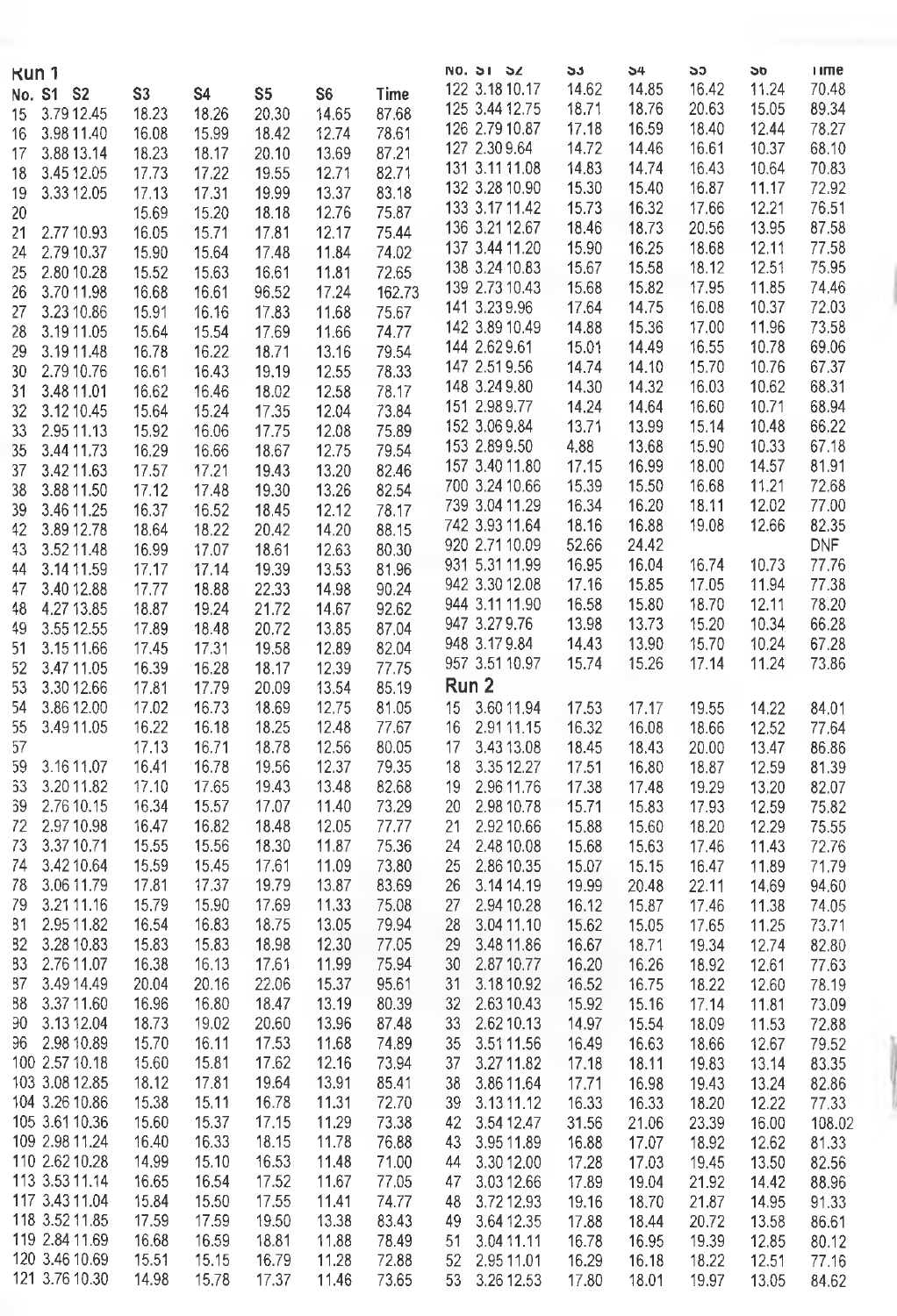## **Had a great day competing.**



## **Keep the memory with a PW Pic**

Photo Prints available of all competitors at all **Harewood 2010 events Contact Pete or Wendy: pw@pwpics.net [www.pwpics.net](http://www.pwpics.net)**

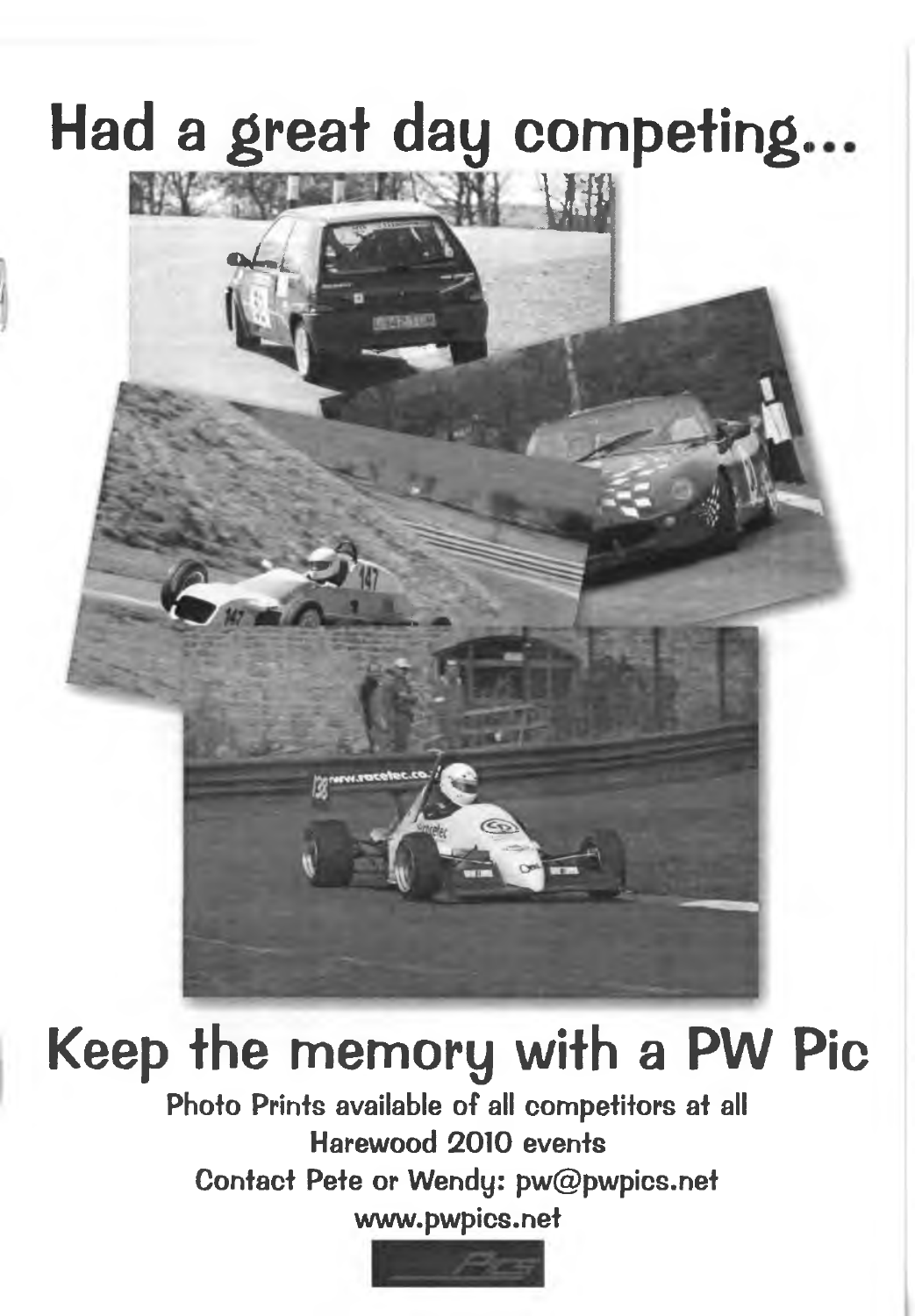| NO. 51 54                            | ১১             | 54             | აა             | 50             | <b>I</b> Ime   | <b>Kun3</b>                          |                |                |                |                |                |
|--------------------------------------|----------------|----------------|----------------|----------------|----------------|--------------------------------------|----------------|----------------|----------------|----------------|----------------|
| 3.54 11.63<br>54                     | 16.46          | 16.28          | 18.54          | 13.00          | 79.45          | No. S1 S2                            | S <sub>3</sub> | <b>S4</b>      | S <sub>5</sub> | S <sub>6</sub> | Time           |
| 3.18 10.97<br>55<br>57<br>3.4211.24  | 16.04<br>16.85 | 15.99<br>16.67 | 18.11<br>18.62 | 12.16<br>12.38 | 76.45<br>79.18 | 2.85 10.47<br>32                     | 15.54          | 15.38          | 17.09          | 11.62          | 72.95          |
| 59<br>3.1911.01                      | 16.33          | 16.57          | 18.98          | 12.14          | 78.22          | 35<br>3.51 11.30                     | 16.66          | 16.43          | 18.86          | 12.46          | 79.22          |
| 3.1912.65<br>63                      | 17.00          | 17.82          | 19.29          | 13.72          | 83.67          | 37<br>3.30 11.37                     | 17.09          | 17.30          | 19.64          | 13.08          | 81.78          |
| 69<br>2.7110.08                      | 15.99          | 15.36          | 17.13          | 12.33          | 73.60          | 38<br>4.03 11.52                     | 17.23          | 16.94          | 19.42          | 13.24          | 82.38          |
| 2.92 11.06<br>72                     | 16.21          | 16.11          | 18.34          | 11.96          | 76.60          | 39<br>3.03 10.79<br>42<br>3.51 12.91 | 16.45<br>18.71 | 16.30<br>18.03 | 18.02<br>20.30 | 12.06<br>13.98 | 76.65<br>87.44 |
| 3.16 10.13<br>73                     | 15.55          | 15.33          | 18.75          | 11.83          | 74.75          | 3.76 11.71<br>43                     | 16.61          | 17.06          | 18.75          | 12.60          | 80.49          |
| 3.18 10.54<br>74                     | 16.30          | 15.51          | 17.81          | 11.43          | 74.77          | 3.0111.61<br>44                      | 17.20          | 16.93          | 19.38          | 13.52          | 81.65          |
| 78<br>3.43 11.98                     | 17.42          | 17.75          | 19.25          | 13.27          | 83.10          | 47<br>3.06 12.26                     | 17.74          | 18.99          | 22.16          | 14.78          | 88.99          |
| 79<br>3.16 10.69                     | 15.85          | 15.74          | 18.04          | 11.64          | 75.12          | 48<br>3.60 13.27                     | 19.22          | 18.82          | 22.02          | 15.45          | 92.38          |
| 3.16 11.62<br>81                     | 16.52          | 16.78          | 18.66          | 12.33          | 79.07          | 49<br>3.31 12.06                     | 17.26          | 19.09          | 20.36          | 13.72          | 85.80          |
| 82<br>2.98 10.83                     | 15.85          | 15.58          | 17.87          | 11.78          | 74.89          | 51<br>3.46 11.18                     | 101.24         | 25.38          | 28.58          | 18.42          | 188.26         |
| 83<br>3.01 11.35<br>3.75 13.48<br>87 | 15.91<br>19.55 | 16.02<br>19.58 | 17.99<br>21.61 | 12.09<br>14.78 | 76.37<br>92.75 | 52<br>3.01 10.99                     | 16.50          | 16.32          | 18.46          | 12.85          | 78.13          |
| 88<br>3.14 11.59                     | 16.93          | 16.78          | 18.93          | 13.27          | 80.64          | 53<br>3.32 12.13                     | 17,40          | 17.62          | 19.89          | 13.06          | 83.42          |
| 3.06 11.80<br>90                     | 18.40          | 18.63          | 20.48          | 13.65          | 86.02          | 54<br>3.27 11.05                     | 16.58          | 16.32          | 18.77          | 12.71          | 78.70          |
| 2.87 10.88<br>96                     | 15.94          | 16.03          | 17.47          | 11.71          | 74.90          | 55<br>3.42 10.98<br>57<br>3.1911.18  | 16.02<br>17.05 | 16.98<br>16.77 | 18.39<br>18.83 | 12.36<br>12.41 | 78.15<br>79.43 |
| 100 2.55 9.79                        | 14.83          | 15.61          | 16.86          | 11.35          | 70.99          | 59<br>3.12 10.82                     | 16.46          | 16.68          | 19.16          | 12.26          | 78.50          |
| 103 3.24 12.04                       | 17.04          | 18.63          | 19.64          | 13.52          | 84.11          | 63<br>3.33 12.03                     | 16.92          | 17.56          | 19.53          | 13.86          | 83.23          |
| 104 3.47 10.37                       | 15.17          | 15.17          | 16.89          | 11.13          | 72.20          | 2.54 10.00<br>69                     | 15.77          | 15.54          | 17.07          | 11.41          | 72.33          |
| 105 3.08 9.93                        | 14.95          | 14.98          | 16.86          | 11.31          | 71.11          | 72<br>3.00 10.82                     | 16.48          | 16.56          | 18.10          | 12.80          | 77.76          |
| 109 3.11 11.00                       | 15.67          | 15.56          | 18.20          | 11.75          | 75.29          | 2.99 10.66<br>73                     | 15.61          | 15.08          | 17.57          | 11.47          | 73.38          |
| 110 3.04 10.23                       | 14.73          | 14.67          | 16.55          | 11.20          | 70.42          | 74<br>2.78 10.80                     | 15.84          | 15.32          | 17.44          | 10.99          | 73.17          |
| 113 2.82 10.56<br>117 3.43 10.98     | 15.35          | 15.68          | 17.49          | 11.38          | 73.28          | 78<br>3.44 11.72                     | 17.51          | 16.64          | 18.89          | 12.87          | 81.07          |
| 118 3.74 12.25                       | 15.75<br>17.57 | 15.40<br>17.20 | 17.16<br>19.66 | 11.04<br>12.97 | 73.76<br>83.39 | 79<br>3.29 11.21                     | 16.37          | 16.37          | 18.20          | 11.93          | 77.37          |
| 119 2.63 10.75                       | 15.98          | 16.46          | 18.00          | 11.68          | 75.50          | 3.25 11.40<br>81                     | 16.16          | 15.88          | 18.32          | 12.19          | 77.20          |
| 120 3.08 10.80                       | 45.55          | 17.31          | 17.61          | 12.05          | 106.40         | 82<br>3.06 10.87                     | 18.04          | 15.97          | 17.45          | 11.76          | 77.15          |
| 121 3.50 9.65                        | 14.74          | 14.70          | 17.58          | 11.22          | 71.39          | 83<br>3.08 11.02<br>88<br>3.1311.46  | 15.93<br>16.54 | 16.09<br>16.62 | 18.00<br>18.64 | 11.88<br>12.94 | 76.00<br>79.33 |
| 122 3.01 9.65                        | 14.60          | 14.57          | 16.27          | 10.77          | 68.87          | 90<br>3.06 11.55                     | 18.27          | 18.52          | 20.32          | 13.22          | 84.94          |
| 125 3.02 12.39                       | 18.17          | 19.23          | 20.05          | 14.85          | 87.71          | 3.23 10.55<br>96                     | 15.49          | 15.51          | 17.09          | 11.29          | 73.16          |
| 126 2.69 10.74                       | 17.36          | 16.78          | 18,35          | 12.88          | 78.80          | 100 2.37 10.06                       | 15.17          | 15.33          | 16.25          | 11.15          | 70.33          |
| 127 2.78 9.63                        | 14.63          | 14.18          | 16.07          | 10.09          | 67.38          | 103 3.21 11.92                       | 16.69          | 17.14          | 19.31          | 13.12          | 81.39          |
| 131 4.01 10.37                       | 14.58          | 14.47          | 16.84          | 11.37          | 71.64          | 104 3.43 10.23                       | 15.21          | 15.24          | 16.60          | 11.11          | 71.82          |
| 132 3.75 10.24<br>133 3.24 10.28     | 14.31<br>14.61 | 14.36<br>14.69 | 16.45<br>16.17 | 10.62<br>10.86 | 69.73<br>69.85 | 105 3.29 10.33                       | 15.12          | 15.03          | 16.84          | 11.05          | 71.66          |
| 136 3.06 11.83                       | 46.36          | 25.82          | 23.31          | 15.38          | 125.76         | 109 3.00 10.46                       | 15.33          | 15.24          | 17.55          | 11.53          | 73.11          |
| 137 3.23 11.09                       | 15.85          | 16.08          | 18.09          | 11.85          | 76.19          | 110 3.27 10.39                       | 14.79          | 14.73          | 16.55          | 10.98          | 70.71          |
| 138 3.36 10.98                       | 16.18          | 16.19          | 18.70          | 12.95          | 78.36          | 113 3.15 10.50<br>117 3.30 10.42     | 15.05<br>14.80 | 15.09<br>14.70 | 16.41<br>16.62 | 11.10          | 71.30<br>70.82 |
| 139 2.70 10.55                       | 16.35          | 16.23          | 17.61          | 12.10          | 75.54          | 118 3.24 11.53                       | 17.31          | 17.39          | 19.43          | 10.98<br>13.22 | 82.12          |
| 141 3.47 9.72                        | 14.28          | 13.57          | 14.93          | 9.85           | 65.82          | 119 2.57 10.25                       | 110.24         | 21.43          | 22.52          | 15.78          | 182.79         |
| 142 3.63 10.59                       | 14.54          | 14.98          | 16.64          | 11.41          | 71.79          | 120 3.07 9.68                        | 14.10          | 14.01          | 15.85          | 10.40          | 67.11          |
| 144 2.84 9.32                        | 14.35          | 13.78          | 15.66          | 10.08          | 66.03          | 121 3.50 9.52                        | 14.27          | 14.69          | 16.12          | 11.04          | 69.14          |
| 147 2.94 9.40                        | 14.57          | 14.21          | 15.53          | 10.11          | 66.76          | 122 2.79 9.33                        | 13.78          | 13.44          | 15.43          | 10.04          | 64.81          |
| 148 3.029.44                         | 66.58          |                |                |                | DNF            | 125 3.13 12.98                       | 18.74          | 18.31          | 20.33          | 14.79          | 88.28          |
| 151 2.88 9.67<br>152 3.78 9.22       | 15.01<br>96.94 | 14.42<br>18.87 | 16.17          | 10.43          | 68.58<br>DNF   | 126 2.82 11.06                       | 17.24          | 16.37          | 18.67          | 13.55          | 79.71          |
| 153 3.07 9.51                        | 13.55          | 13.17          | 14.82          | 9.83           | 63.95          | 127 2.52 9.83                        | 14.57          | 14.32          | 16.89          | 10.93          | 69.06          |
| 157 2.94 10.16                       | 15.57          | 18.44          | 19.27          | 12.78          | 79.16          | 131 3.97 9.86                        | 14.85          | 14.35          |                |                | <b>DNF</b>     |
| 700 2.68 9.90                        | 14.90          | 15.18          | 16.29          | 11.03          | 69.98          | 132 3.75 10.23<br>133 3.62 10.43     | 14.61<br>14.13 | 14.47<br>14.34 | 16.28<br>15.96 | 10.80<br>10.98 | 70.14<br>69.46 |
| 739 2.96 11.28                       | 16.20          | 16.00          | 18.24          | 12.16          | 76.84          | 136 3.00 12.94                       | 18.43          | 18.96          | 20.54          | 14.45          | 88.32          |
| 742 3.29 11.48                       | 17.11          | 16.96          | 19.05          | 12.85          | 80.74          | 137 3.07 10.50                       | 15.99          | 15.90          | 18.05          | 11.87          | 75.38          |
| 920 2.94 10.50                       | 14.90          | 14.41          | 16.59          | 11.03          | 70.37          | 138 3.26 10.65                       | 16.01          | 15.70          | 17.80          | 11.92          | 75.34          |
| 931 2.64 10.24                       | 15.22          | 15.00          | 16.50          | 10.99          | 70.59          | 139 2.92 10.70                       | 16.04          | 16.05          | 17.69          | 11.94          | 75.34          |
| 942 3.71 10.31                       | 15.29          | 14.56          | 16.71          | 10.70          | 71.28          | 141 3.51 9.46                        | 13.79          | 13.61          | 15.24          | 10.01          | 65.62          |
| 944 3.34 11.28                       | 14.93          | 15.14          | 17.55          | 11.77          | 74.01          | 144 3.04 9.59                        | 13.84          | 13.56          | 15.86          | 9.94           | 65.83          |
| 947 3.59 9.88<br>948 2.64 9.30       | 14.70<br>14.74 | 14.58<br>13.79 | 15.94<br>15.82 | 10.45<br>10.62 | 69.14<br>66.91 | 147 2.81 9.21                        | 13.87          | 13.93          | 15.34          | 10.67          | 65.83          |
| 957 3.38 10.50                       | 15.68          | 14.97          | 16.89          | 11.07          | 72.49          | 148 3.119.86                         | 14.05          | 14.15          | 15.80          | 10.25          | 67.22          |
|                                      |                |                |                |                |                | 152 3.69 9.71                        | 13.73          | 13.33          | 15.31          | 10.13          | 65.90          |
|                                      |                |                |                |                |                | 153 2.84 9.02                        | 13.52          | 12.79          |                |                | <b>DNF</b>     |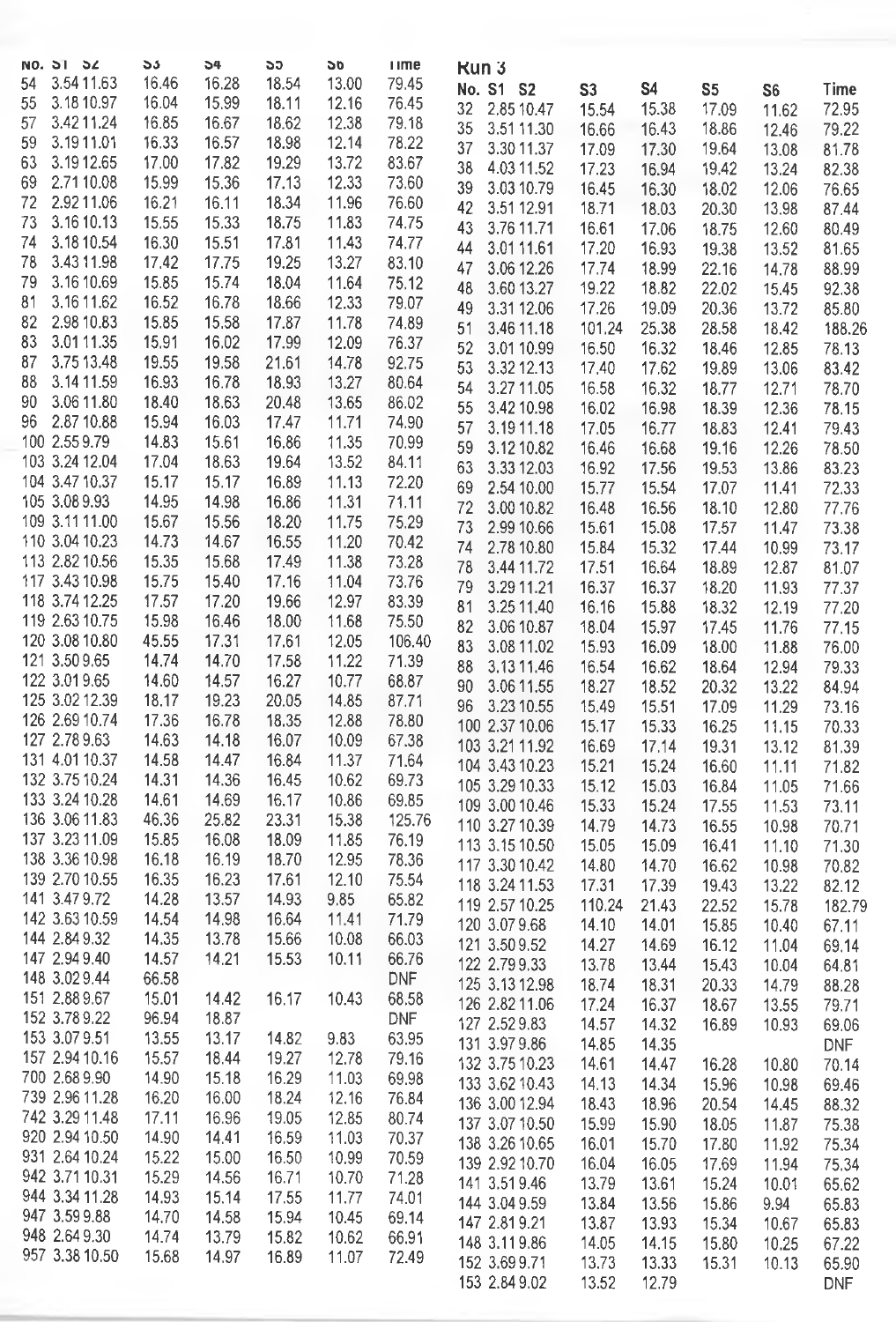|    | NO. 31 34      | 55    | 54    | 55    | <b>DD</b> | <b>I</b> Ime | $NO.$ $O1$ $O2$  | 55    | 54    | <b>SJ</b> | 50    | <b>ume</b> |
|----|----------------|-------|-------|-------|-----------|--------------|------------------|-------|-------|-----------|-------|------------|
|    | 157 2.86 10.58 | 15.61 | 15.87 | 17.81 | 11.72     | 74.45        | 90<br>3.40 12.51 | 18.49 | 18.41 |           |       | 86.07      |
|    | 700 2.59 10.30 | 16.44 | 16.11 | 16.73 | 11.40     | 73.57        | 100 2.29 9.97    | 15.03 | 15.49 |           |       | 70.08      |
|    | 739 2.96 11.10 | 16.23 | 15.92 | 18.12 | 11.86     | 76.19        | 103 3.08 11.73   | 16.80 | 17.14 |           |       | 80.88      |
|    | 742 3.06 11.42 | 16.97 | 16.80 | 19.24 | 12.96     | 80.45        | 104 2.88 10.17   | 15.50 | 15.17 |           |       | 72.22      |
|    | 920 2.58 9.82  | 13.97 | 14.07 | 15.51 | 10.19     | 66.14        | 105 2.92 9.95    | 15.07 | 14.94 |           |       | 70.66      |
|    | 931 2.78 9.89  | 15.00 | 14.54 | 35.19 |           | <b>DNF</b>   | 109 3.06 10.64   | 16.25 | 16.09 |           |       | 76.29      |
|    | 947 2.56 9.16  | 13.77 | 13.72 | 15.26 | 10.17     | 64.64        | 110 2.72 10.29   | 15.03 | 14.81 |           |       | 69.95      |
|    | 948 2.64 9.44  | 14.44 | 13.77 | 16.22 | 10.37     | 66.88        | 113 3.18 10.56   | 15.25 | 15.23 |           |       | 72.43      |
|    | 957 3.16 10.35 | 15.03 | 15.02 | 16.77 | 10.81     | 71.14        | 117 3.11 10.83   | 15.55 | 15.06 |           |       | 74.67      |
|    | Run 4          |       |       |       |           |              | 121 3.14 10.03   | 14.55 | 14.99 |           |       | 73.24      |
| 35 | 3.34 11.22     | 16.08 | 16.32 | 18.61 | 12.95     | 78.52        | 122 3.02 9.70    | 14.02 | 13.89 |           |       | 66.69      |
| 37 | 3.1511.47      | 17.14 | 17.17 | 19.36 | 13.06     | 81,35        | 125 2.81 12.94   |       |       |           |       | 88.49      |
| 38 | 3.27 11.24     | 17.31 | 17.26 | 19.29 | 13.31     | 81.68        | 126 2.62         |       |       |           |       | 81.41      |
| 39 | 3.12 10.94     | 16.27 | 16.17 |       |           | 76.87        | 127 2.62         |       |       |           |       | 74.64      |
| 42 | 3.30 13.18     | 18.90 | 18.82 | 61.83 | 16.84     | 132.87       | 131 3.60 10.23   | 15.00 | 15.54 |           |       | 73.51      |
| 44 | 3.0211.61      | 16.93 | 17.14 | 19.59 | 13.66     | 81.95        | 132 3.23 9.73    | 14.49 | 32.77 |           |       | 88.33      |
| 47 | 3.08 12.35     | 18.18 | 19.36 | 21.59 | 14.47     | 89.03        | 133 3.01 9.92    | 14.46 | 14.39 |           |       | 69.17      |
| 48 | 3.60 13.20     | 19.53 | 18.86 | 22.32 | 14.74     | 92.25        | 136 2.86 12.31   | 18.29 | 19.03 |           |       | 88.22      |
| 49 | 3.03 12.00     | 17.41 | 17.78 | 19.97 | 13.32     | 83.51        | 137 2.84 10.49   | 15.98 | 15.81 |           |       | 75.37      |
| 51 | 2.97 11.24     | 16.55 | 16.93 | 19.37 | 19.70     | 86.76        | 141 3.17 9.65    | 14.60 | 14.33 |           |       | <b>DNF</b> |
| 52 | 2.98 10.91     | 16.13 | 16.28 | 18.36 | 12.46     | 77.12        | 144 2.94 8.94    | 13,67 | 25.09 |           |       | <b>DNF</b> |
| 53 | 3.26 12.28     | 17.88 | 17.49 | 19.98 | 13.30     | 84.19        | 147 2.87 9.09    | 13.91 | 13.31 |           |       | 64.39      |
| 55 | 3.1711.05      | 16.53 | 16.34 | 18.28 | 12.56     | 77.93        | 148 3.25 9.49    | 13.49 | 13.79 |           |       | 65.94      |
| 63 | 3.3511.83      | 17.41 | 17.53 |       |           | 84.00        | 152 3.10 9.07    |       |       |           |       | <b>DNF</b> |
| 69 | 2.509.83       | 21.10 | 15.69 |       |           | 78.87        | 153 2.61 8.87    | 13.50 | 12.82 |           |       | 62.25      |
| 72 | 2.94 10.97     | 22.00 | 18.65 |       |           | 85.73        | 157 2.56 10.12   | 15.54 | 15.14 |           |       | 71.09      |
| 73 | 3.1710.41      | 15.64 | 15.09 |       |           | F/R          | 700 2.86 9.97    | 15.07 | 15.16 | 16.03     | 10.76 | 69.85      |
| 74 | 3.0710.62      | 15.62 | 15,43 |       |           | 73.12        | 739 2.98 11.05   | 16.47 | 15.88 | 18.16     | 11.90 | 76.44      |
| 78 | 3.54 11.36     | 16.94 | 16.86 |       |           | 80.80        | 742 3.21 11.41   | 17.06 | 16.85 | 18.89     | 12.93 | 80.35      |
| 79 | 3.36 11.15     | 15.95 | 15.84 |       |           | 75.60        | 920 2.51 9.65    | 14.16 | 14.00 |           |       | 66.54      |
| 81 | 2.74 10.68     | 15,77 | 16.35 |       |           | 76.31        | 931 3.46 10.17   | 15.46 | 14.70 |           |       | 71.33      |
| 82 | 3.00 10.81     | 15.65 | 15.30 |       |           | 73.77        | 947 2.66 9.01    | 13.66 | 13.72 |           |       | 65.08      |
| 83 | 2.92 11.24     | 15.75 | 15.69 |       |           | 75.34        | 948 3.49 9.76    | 14.02 | 13.81 |           |       | 67.01      |
| 88 | 3.16 11.53     | 16.93 | 16.79 |       |           | 80.70        | 957 3.28 10.26   | 15,59 | 14.94 |           |       | 72.06      |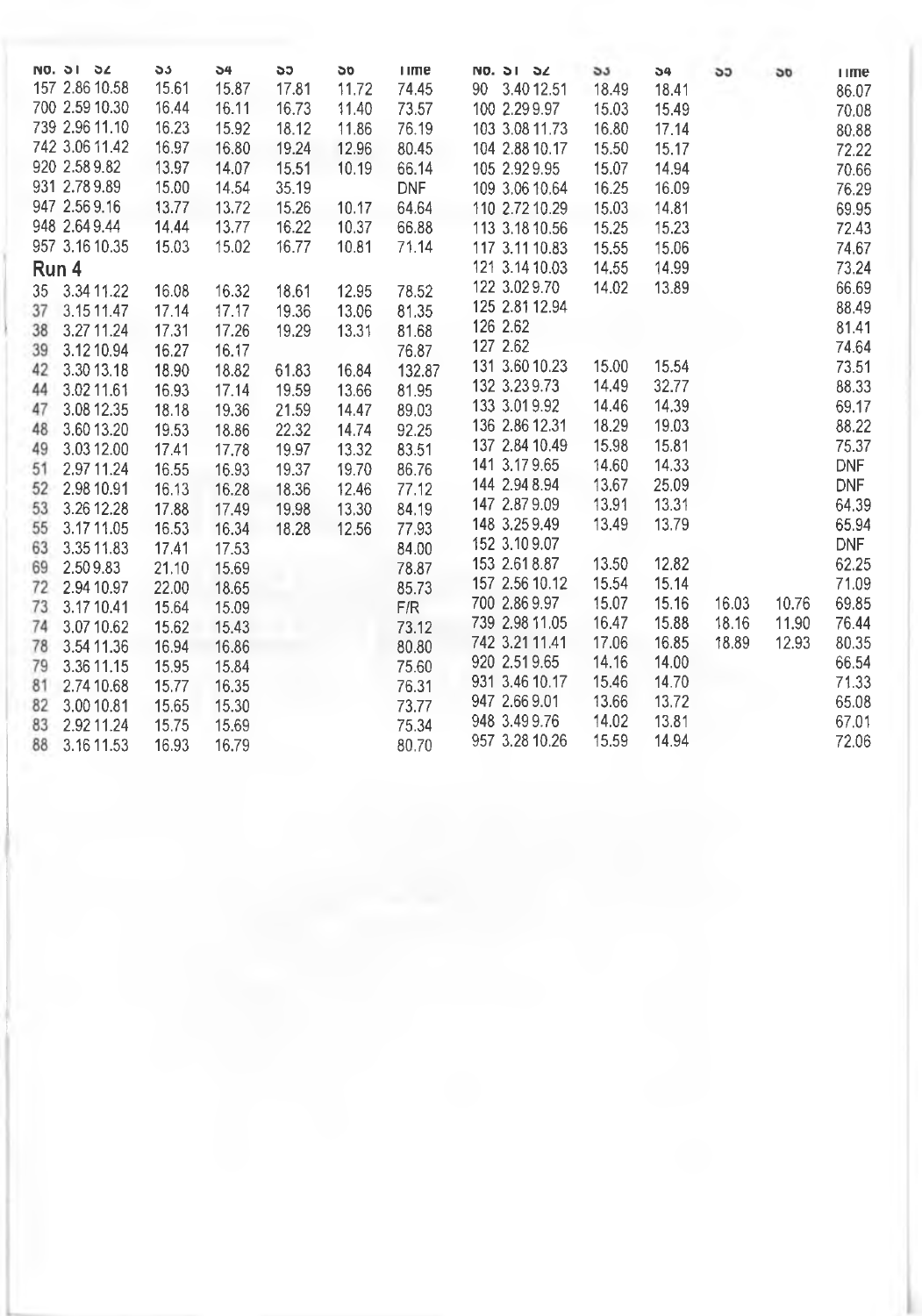| Pos               | <b>Name</b>            | R1         | R <sub>2</sub>   | R <sub>3</sub>   | R4         | R <sub>5</sub>   | R <sub>6</sub>    | R <sub>7</sub>                                 | R <sub>8</sub> | <b>Total</b>             | <b>Points</b> | <b>Total</b>              |             |
|-------------------|------------------------|------------|------------------|------------------|------------|------------------|-------------------|------------------------------------------------|----------------|--------------------------|---------------|---------------------------|-------------|
|                   |                        |            |                  |                  |            |                  |                   |                                                |                |                          |               | <b>Dropped after Drop</b> |             |
|                   | <b>Henry Moorhouse</b> |            | 18.60 18.68 8.49 |                  |            |                  |                   | 19.60 19.56 18.90 19.23 8.02                   |                | 131.08                   | 16.51         | 114.57                    |             |
|                   | Vini Dobson            |            |                  |                  |            |                  |                   | 18.25 18.58 11.34 17.64 18.68 18.65 19.11 7.35 |                | 129.60                   | 18.69         | 110.91                    |             |
| 3                 | <b>Steve Mitchell</b>  | 17.94      | 18.17 9.56       |                  |            |                  |                   | 18.74 18.54 17.87 18.40 7.74                   |                | 126.96                   | 17.30         | 109.66                    |             |
| 4                 | <b>Richard Vale</b>    | 19.87      | 0.00             | 10.54            |            |                  |                   | 19.45 19.58 20.00 19.85 8.70                   |                | 117.99                   | 8.70          | 109.29                    |             |
| 5                 | <b>Paul Martin</b>     | 19.06      | 19.44            | 10.59            | 18.43 0.00 |                  |                   |                                                |                | 19.88 19.81 10.03 117.24 | 10.03         | 107.21                    |             |
| 6                 | <b>Daniel Hollis</b>   | 15.20      | 16.42 9.14       |                  |            | 17.69 17.77      |                   |                                                |                | 18.22 18.14 10.47 123.05 | 19.61         | 103.44                    |             |
|                   | <b>Robert Bellerby</b> | 0.00       | 18.10            | 10.18            |            | 18.41 18.25      |                   | 18.58 18.51 11.46                              |                | 113.49                   | 10.18         | 103.31                    |             |
| 8                 | Tracey Taylor-West F   | 15.29      | 15.68            | 7.46             |            | 17.00 16.66      | 17.20             | 17.43 9.55                                     |                | 116.27                   | 17.01         | 99.26                     |             |
| 9                 | Michael Bellerby       | 14.47      | 0.00             | 0.00             |            |                  |                   | 18.18 18.94 18.98 19.42 7.76                   |                | 97.75                    | 0.00          | 97.75                     |             |
| 10                | Dale Cordingley        | 16.48      | 16.68 5.53       |                  |            |                  | 16.18 16.30 15.17 | 16.37 8.20                                     |                | 110.91                   | 13.73         | 97.18                     |             |
| 11                | Les Procter            |            | 14.31 15.35 3.32 |                  |            | 17.02 17.40      |                   | 16.58 16.47 5.20                               |                | 105.65                   | 8.52          | 97.13                     |             |
| $12 \overline{ }$ | Sarah Bosworth F       | 15.34      | 0.00             | 7.94             |            | 18.54 18.31      |                   | 17.78 17.95 7.98                               |                | 103.84                   | 7.94          | 95.90                     |             |
| 13                | John Chacksfield       | 0.00       | 16.95 9.13       |                  | 17.16      |                  |                   | 17.45 16.59 17.81 9.62                         |                | 104.71                   | 9.13          | 95.58                     |             |
| 14                | <b>Clive Lightburn</b> | 15.33      | 15.88            | 7.42             | 15.48      |                  |                   | 16.22 15.49 15.87 5.40                         |                | 107.09                   | 12.82         | 94.27                     |             |
| 15                | David Sturdy           | 0.00       | 15.96            | 7.55             | 17.43      |                  | 16.73 17.74       | 17.75                                          | 6.49           | 99.65                    | 6.49          | 93.16                     |             |
| 16                | lain Davidson          | 13.93      | 14.23            | 5.73             |            |                  | 16.33 16.63 15.17 | 16.64 5.51                                     |                | 104.17                   | 11.24         | 92.93                     |             |
| 17                | David Grey             | 14.93      | 14.65            | 5.62             | 15.13      |                  | 16.18 15.28       | 16.06 4.46                                     |                | 102.31                   | 10.08         | 92.23                     |             |
| 18                | Simon Green            | 0.00       | 18.79 8.54       |                  |            | 19.44 20.19 0.00 |                   | 20.35 4.66                                     |                | 91.97                    | 0.00          | 91.97                     | Ā           |
| 19                | <b>Tim Houseman</b>    | 13.27      | 14.33 8.91       |                  | 13.91      |                  | 15.52 15.65       | 15.33 8.22                                     |                | 105.14                   | 17.13         | 88.01                     |             |
| 20                | Sarah CordingieyF      | 15.42      | 16.09            | 2.97             |            | 16.25 15.65 0.00 |                   | 16.73 7.23                                     |                | 90.34                    | 2.97          | 87.37                     |             |
| 21                | <b>Peter Whittle</b>   | 0.00       | 15.88            | 0.00             | 16.01      |                  | 16.36 16.26       | 16.95 5.58                                     |                | 87.04                    | 0.00          | 87.04                     |             |
| 22                | <b>Ed Carter</b>       | 12.02      | 13.14 1.34       |                  | 15.02      |                  | 15.04 13.83       | 15.12 0.00                                     |                | 85.51                    | 1.34          | 84.17                     | esults      |
| 23                | <b>Graham Smith</b>    | 12.70      | 15.32            | 1.29             | 17.41      | 17.40 0.00       |                   | 16.36                                          | 3.62           | 84.10                    | 1.29          | 82.81                     |             |
|                   | 24 Simon Smith         | 10.98      | 12.96            | 7.50             |            |                  | 13.54 14.12 15.06 | 14.83                                          | 9.80           | 98.79                    | 17.30         | 81.49                     |             |
|                   | 25 Year's Seitherun    | 10.50 0.00 |                  | 7.07             |            | 40.72 10.02 0.00 |                   | 29.07 0.00                                     |                | 72.20                    | 0.00          | 70.29                     | after round |
|                   | 26 Richard Vaughan     | 10.66      | 10.56            | 0.00             | 13.33      |                  | 14.36 14.09       | 14.41                                          | 3.06           | 80.47                    | 3.06          | 77.41                     |             |
| 27                | John Graham            | 17.71      | 18.71            | 0.00             | 19.07      | 19.44 0.00       |                   | 0.00                                           | 0.00           | 74.93                    | 0.00          | 74.93                     |             |
| 28                | <b>Mark Teale</b>      | 18.05      | 19.02            | 0.00             | 0.00       | 0.00             | 18.65             | 19.02                                          | 0.00           | 74.74                    | 0.00          | 74.74                     |             |
| 29                | <b>Colin Birkbeck</b>  | 0.00       | 0.00             | 7.48             | 0.00       | 18.23            | 16.50             | 17.58 5.97                                     |                | 65.76                    | 0.00          | 65.76                     |             |
|                   | 30 David Blakeston     | 14.49      | 0.00             | 0.00             | 16.02      | 16.01            | 15.82 0.00        |                                                | 0.00           | 62.34                    | 0.00          | 62.34                     |             |
| 31                | Natasha Forret<br>-F   | 0.00       | 10.88            | 4.94             | 10.33      | 11.76            | 11.76             | 12.08 3.50                                     |                | 65.25                    | 3.50          | 61.75                     | œ           |
|                   | 32 Steve Carter        | 6.55       | 9.28             | 0.00             | 11.52      |                  | 10.12 11.66       | 11.17 0.06                                     |                | 60.36                    | 0.06          | 60.30                     |             |
|                   | 33 Bobby Fryers        | 18.21      | 18.48            | 0.00             | 0.00       | 0.00             | 0.00              | 18.34 0.00                                     |                | 55.03                    | 0.00          | 55.03                     |             |
|                   | 34 Janet Ford F        | 8.88       | 9.09             | 0.00             | 5.71       | 9.14             | 7.78              | 8.57 0.00                                      |                | 49.17                    | 0.00          | 49.17                     |             |
|                   | 35 Kenny Brookes       | 18.09      |                  | 18.97 10.88 0.00 |            | 0.00             | 0.00              | 0.00                                           | 0.00           | 47.94                    | 0.00          | 47.94                     |             |
|                   | 36 Simon Bailey        | 0.00       | 13.22 0.00       |                  | 0.00       | 14.46 0.00       |                   | 14.12 1.96                                     |                | 43.76                    | 0.00          | 43.76                     |             |
|                   | 37 Chris Price         | 7.99       | 0.00             | 0.00             | 6.48       | 15.29 0.00       |                   | 10.05 0.00                                     |                | 39.81                    | 0.00          | 39.81                     |             |
|                   | 38 James Kerr          | 18.23      | 18.08 0.00       |                  | 0.00       | 0.00             | 0.00              | 0.00                                           | 0.00           | 36.31                    | 0.00          | 36.31                     |             |
|                   | 39 Richard Pope        | 14.18      | 12.89 0.00       |                  | 0.00       | 0.00             | 0.00              | 0.00                                           | 5.72           | 32.79                    | 0.00          | 32.79                     |             |
|                   | 40 Nicola Dearden F    | 0.00       | 0.00             | 0.00             | 6.86       | 7.75             | 8.87              | 8.62                                           | 0.00           | 32.10                    | 0.00          | 32.10                     |             |
| 41                | Paul Houghton          | 7.15       | 8.20             | 2.70             | 8.06       | 0.00             | 0.00              | 0.00                                           | 0.00           | 26.11                    | 0.00          | 26.11                     |             |
|                   | 42 David Ormerod Jnr   | 16.68 0.00 |                  | 7.98             | 0.00       | 0.00             | 0.00              | 0.00                                           | 0.00           | 24.66                    | 0.00          | 24.66                     |             |
|                   | 43 David Ormerod Snr   | 14.20 0.00 |                  | 4.00             | 0.00       | 0.00             | 0.00              | 0.00                                           | 0.00           | 18.20                    | 0.00          | 18.20                     |             |
|                   | 44 Tony Hart           | 0.00       | 0.00             | 0.00             | 0.00       | 0.00             | 16.56             | 0.00                                           | 0.00           | 16.56                    | 0.00          | 16.56                     |             |
|                   | 45 David Spaull        | 15.28      | 0.00             | 0.00             | 0.00       | 0.00             | 0.00              | 0.00                                           | 0.00           | 15.28                    | 0.00          | 15.28                     |             |
|                   | 46 Pete Spencer        | 3.22       | 6.78             | 0.00             | 0.00       | 0.00             | 5.00              | 0.00                                           | 0.00           | 15.00                    | 0.00          | 15.00                     |             |
|                   | 47 Marie DobsonF       | 1.41       | 0.00             | 0.00             | 1.79       | 3.80             | 0.00              | 6.03                                           | 0.00           | 13.03                    | 0.00          | 13.03                     |             |
|                   | 48 George Bleasdale    | 0.00       | 0.00             | 0.00             | 0.00       | 0.00             | 0.00              | 0.00                                           | 0.00           | 0.00                     | 0.00          | 0.00                      |             |

a ) *CO* **o o** Q .  $\overline{Q}$  $\widetilde{\Phi}$  $\overline{\phantom{a}}$ **o CD** >  $\Delta$ **O** - < O **7s**  $\overline{a}$ — Q J \_ S= 3 - **o Q. g m**  $\geq$   $\lambda$ -**T3** r o

*z n*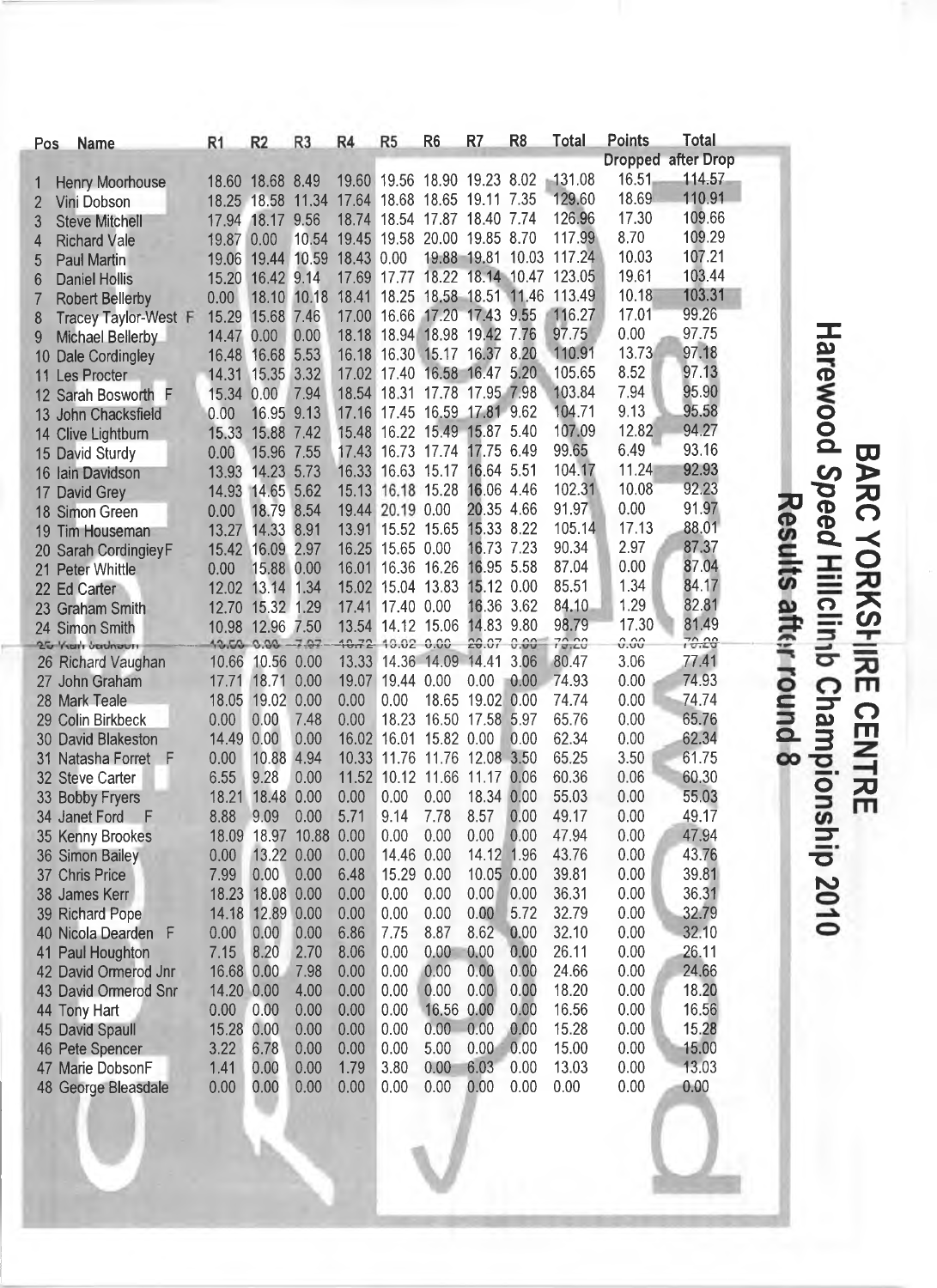

# 2011 **Event dates**

#### **2011**

| 27 March     | Practice day (members only)        |
|--------------|------------------------------------|
| 17 April     | Spring National Hillclimb          |
| 14 May       | May Open Hillclimb                 |
| 15 May       | MSA British Championship Hillclimb |
| 4 June       | Classic & Vintage Hillclimb        |
| 5 June       | <b>Jim Thomson Hillclimb</b>       |
| $2/3$ July   | MSA British Championship Hillclimb |
| 6 August     | Yorkshire Speed Hillclimb          |
| 7 August     | Montague Burton Hillclimb          |
| 28 August    | Summer Championship Hillclimb      |
| 17 September | <b>Greenwood Cup Hillclimb</b>     |
| 18 September | Mike Wilson Memorial Hillclimb     |



### **[www.harewoodhill.com](http://www.harewoodhill.com)**